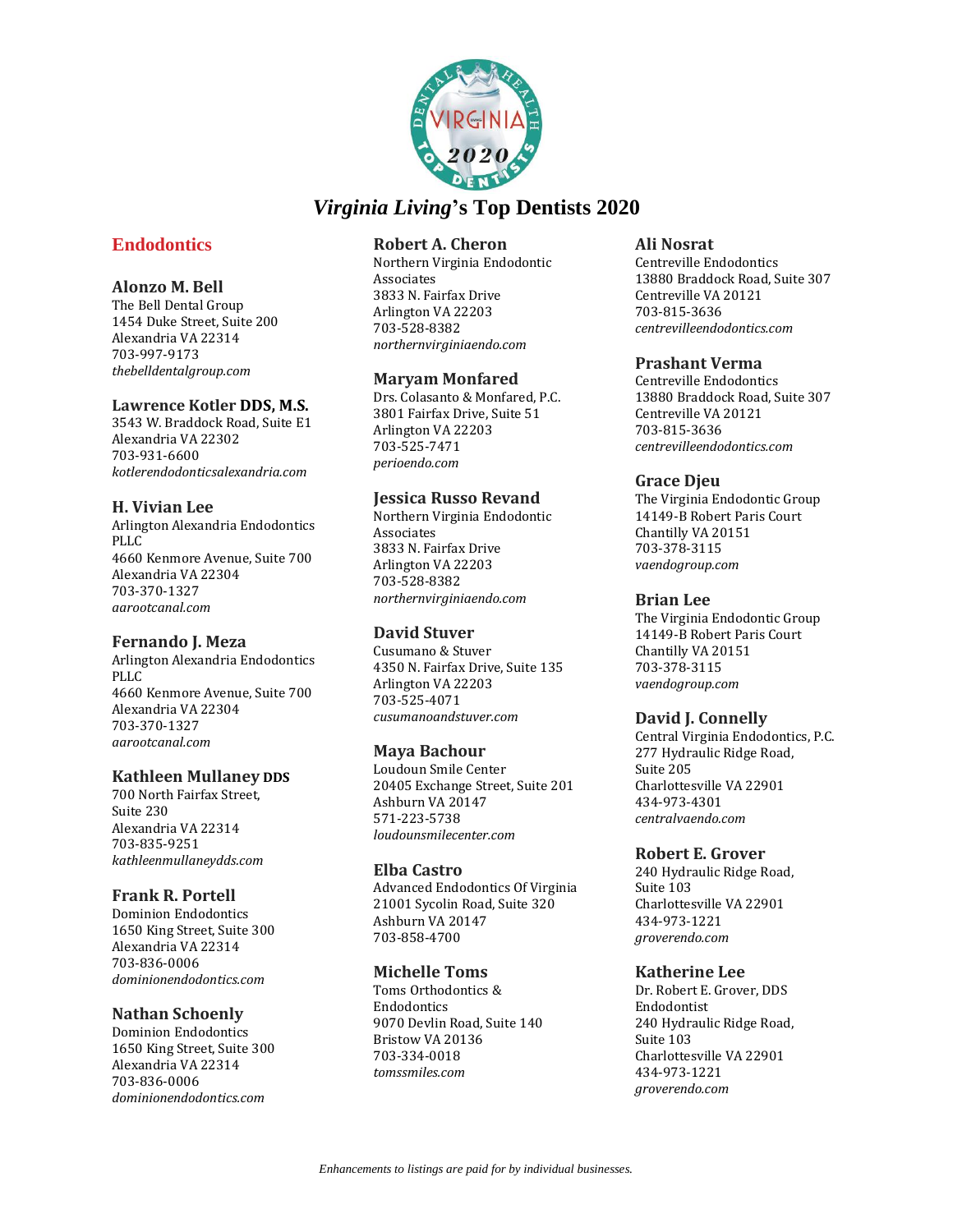

### **James W. Baker**

Midgette Family Dentistry 3326 Taylor Road Chesapeake VA 23321 757-483-4700 *midgettefamilydentistry.com*

### **Scott E. Gerard**

Southside Endodontics 10320 Memory Lane, Suite C Chesterfield VA 23832 804-796-1136 *ssendo.com*

# **Joshua Fein**

Virginia Endodontics 3025 Hamaker Court, Suite 320 Fairfax VA 22031 703-539-0400 *vaendo.com*

### **Jayesh S. Patel**

Jayesh S. Patel, BDS, MSD 4210 Fairfax Corner Avenue W., Suite 230 Fairfax VA 22030 703-631-1136 *ezrct.com*

# **Carolyn C. Herring**

9 Pinnacle Drive, Suite 101 Fishersville VA 22939 540-886-0531 *carolyncherringdmd.com*

### **Michael Pichardo**

Solis Endodontics 7915 Lake Manassas Drive, Suite 203 Gainesville VA 20155 703-753-4901 *solisendo.com*

### **Scott A. Dunaway**

Scott A. Dunaway, DDS, P.C. 4036 Quarles Court Harrisonburg VA 22801 540-433-2800 *valleysmilecare.com*

### **Todd E. Wynkoop**

Lake Ridge Endodontics 12510 Lake Ridge Drive, Suite C Lake Ridge VA 22192 703-494-8624 *lakeridgeendo.com*

# **Frederick L. Canby**

Loudoun Endodontics 2 Cardinal Park Drive, SE, Suite 106A Leesburg VA 20175 703-779-7900 *loudounoms.com*

### **Dao Nguyen**

Lorton Station Dental Care 8998 Lorton Station Blvd., Suite E Lorton VA 22079 703-339-3898 *lortonstationdentalcare.com*

# **Edward Chun**

McLean Endodontics, LLC 1313 Dolley Madison Blvd, Suite 307 McLean VA 22101 703-847-0989 *mcleanendo.com*

### **Stephanie Wu**

McLean Endodontics, LLC 1313 Dolley Madison Blvd, Suite 307 McLean VA 22101 703-847-0989 *mcleanendo.com*

### **Jesse Harris**

East Coast Endodontics 9102 Rutland Greens Way, Suite A Mechanicsville VA 23116 804-559-3636 *eastcoastendova.com*

### **Adam Sarnowski**

East Coast Endodontics 9102 Rutland Greens Way, Suite A Mechanicsville VA 23116 804-559-3636 *eastcoastendova.com*

### **Richard Sedwick**

East Coast Endodontics 9102 Rutland Greens Way, Suite A Mechanicsville VA 23116 804-559-3636 *eastcoastendova.com*

### **William S. Dodson Jr.**

Dodson & Royzenblat Endodontics 756 McGuire Place Newport News VA 23601 757-806-6311 *dodsonendo.com*

### **Preeti Batra**

Fusion Dental 11503 Sunrise Valley Drive Reston VA 20191 703-860-3200 *fusiondentalgroup.com*

### **Matthew Detar**

Dental Group at Reston Station 1886 Metro Center Drive, Suite 600 Reston VA 20190 703-318-8200 *restondentist.com*

### **Wayne Dollard**

Dental Group at Reston Station 1886 Metro Center Drive, Suite 600 Reston VA 20190 703-318-8200 *restondentist.com*

### **Michael Piccinino**

Dental Group at Reston Station 1886 Metro Center Drive, Suite 600 Reston VA 20190 703-318-8200 *restondentist.com*

# **Jeffrey R. Thorpe**

Fusion Dental 11503 Sunrise Valley Drive Reston VA 20191 703-860-3200 *fusiondentalgroup.com*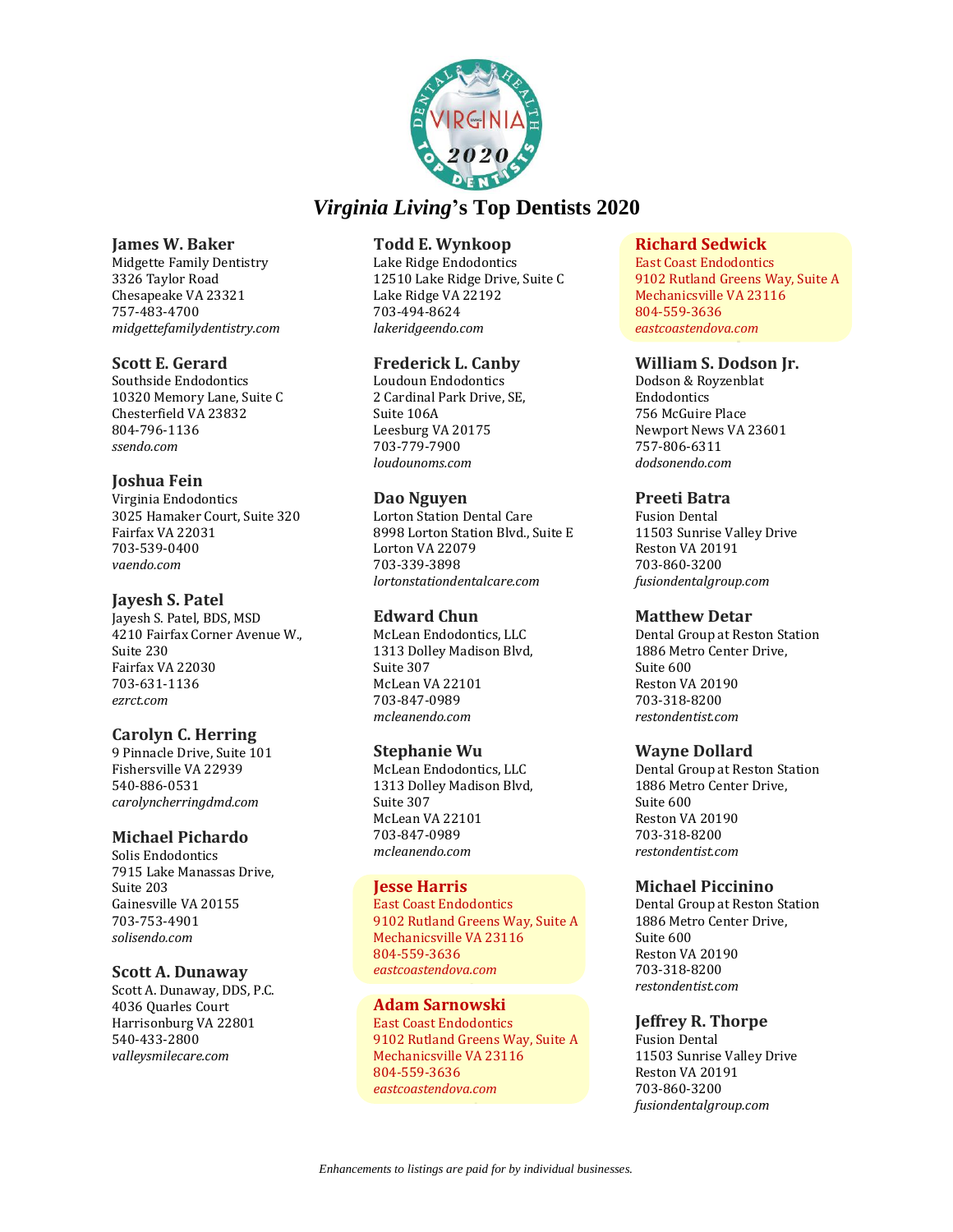

### **Steven J. Barbieri**

Commonwealth Endodontics 3107 Hungary Spring Road Richmond VA 23228 804-501-0501 *commonwealthendo.com*

### **Sanjay Bhagchandani**

Endodontic Partners 5318 Patterson Avenue, Suite B Richmond VA 23226 804-285-0400 *endopartners.com*

# **Timothy J. Finkler**

Commonwealth Endodontics 3107 Hungary Spring Road Richmond VA 23228 804-501-0501 *commonwealthendo.com*

# **Harold J. Martinez**

Commonwealth Endodontics 3107 Hungary Spring Road Richmond VA 23228 804-501-0501 *commonwealthendo.com*

# **Madelyn G. Morris**

Commonwealth Endodontics 3107 Hungary Spring Road Richmond VA 23228 804-501-0501 *commonwealthendo.com*

### **Michael F. Morris**

Commonwealth Endodontics 3107 Hungary Spring Road Richmond VA 23228 804-501-0501 *commonwealthendo.com*

### **Stephen N. Schroeder**

Commonwealth Endodontics 3107 Hungary Spring Road Richmond VA 23228 804-501-0501 *commonwealthendo.com*

### **Ronald N. Vranas**

Commonwealth Endodontics 3107 Hungary Spring Road Richmond VA 23228 804-501-0501 *commonwealthendo.com*

### **Sean Lawson**

Lawson Endodontics 4370 Starkey Road, Suite 3 Roanoke VA 24018 540-989-9070 *lawsonendodontics.com*

### **Mostafa S. Tolba**

Stafford Endodontics 556 Garrisonville Road, Suite 200 Stafford VA 22554 540-602-7889 *staffordendodontics.com*

### **Rashin T. Bidgoli**

21145 Whitfield Place, Suite 101 Sterling VA 20165 703-444-4229 *drbidgoli.com*

# **Jeff Domark**

Trudeau & Domark Endodontics 1510 Breezeport Way, Suite 400 Suffolk VA 23435 757-638-4500 *endovirginia.com*

### **Michael Trudeau**

Trudeau & Domark Endodontics 1510 Breezeport Way, Suite 400 Suffolk VA 23435 757-638-4500 *endovirginia.com*

### **Wesley Citron**

Vienna Endodontics 307 Maple Avenue West, Suite H Vienna VA 22180 703-938-5920 *viennaendo.com*

### **Richard Dellork**

124 Park Street SE, Suite 205 Vienna VA 22180 703-281-5522 *drdellork.com*

### **Gary J. Johnson**

8227 Old Courthouse Road, Suite 201 Vienna VA 22182 703-883-3990 *dcrootcanal.com*

### **Brian J. Nalls**

Tysons Corner Endodontics 8150 Leesburg Pike, Suite 502 Vienna VA 22182 703-288-3299 *tysonscornerendo.com*

# **Brian A. Suh**

Tysons Corner Endodontics 8150 Leesburg Pike, Suite 502 Vienna VA 22182 703-288-3299 *tysonscornerendo.com*

# **Jeffrey C. Bailey**

Beach Endodontics 1432 N. Great Neck Road, Suite 102 Virginia Beach VA 23454 757-486-7857 *beachendo.com*

### **Kelly Bussey**

Bussey Endodontics 4542 Bonney Road, Suite A Virginia Beach VA 23462 757-416-5333 *busseyendo.com*

### **Dean ElAttrache**

Laskin Endodontic Specialists 1369 Laskin Road, Suite 3B Virginia Beach VA 23451 757-427-0144 *laskinendodontics.com*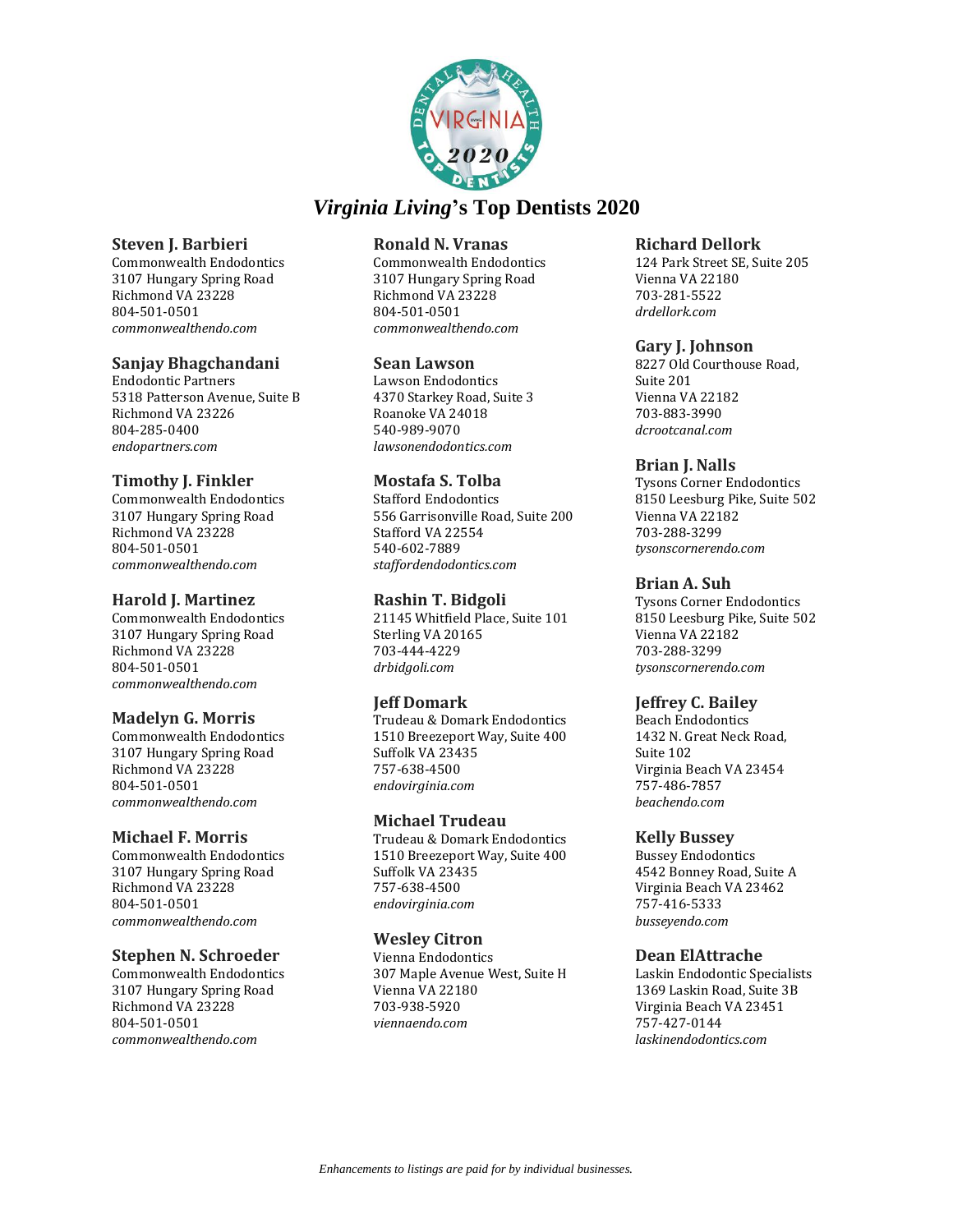

**Gregory T. Engel**  Beach Endodontics 1432 N. Great Neck Road, Suite 102 Virginia Beach VA 23454 757-486-7857 *beachendo.com*

# **Justin D. Martin**

Oceanfront Endodontics 1200 First Colonial Road, Suite 201 Virginia Beach VA 23454 757-333-3399 *oceanfrontendo.com*

### **Chester Vaughn Mayo**

Mayo Endodontics 477 Viking Drive, Suite 215 Virginia Beach VA 23452 757-486-5428 *mayoendo.com*

### **W. Anthony Meares**

621 Lynnhaven Parkway, Suite 170 Virginia Beach VA 23452 757-200-6222 *rootcanal.info*

### **Christine L. Ogden**

Ogden Endodontics & Microsurgery 329 Edwin Drive, Suite 200 Virginia Beach VA 23462 757-499-9839 *virginiabeachendo.com*

# **John S. Ehreth**

10 Rock Pointe Lane Warrenton VA 20186 540-351-0009 *novaendodocs.com*

# **Katherine G. Thomas**

Winchester Endodontics 1837 West Plaza Drive Winchester VA 22601 540-665-0918 *winchesterendodontics.com*

### **Ali Manesh**

Ideal Endodontics 3102 Golansky Blvd, Suite 101 Woodbridge VA 22192 571-444-8977 *idealendo.com*

# **General Dentistry**

### **Seema Ahmed**

Old Town Smiles 500 Montgomery Street, Suite 250 Alexandria VA 22314 703-836-7000 *oldtownsmiles.com*

### **Daniel E. Cassidy Jr.**

2835 Duke Street Alexandria VA 22314 703-370-2333 *drdancassidy.com*

# **Lauren B. Gibberman**

Gibberman Dental 6303 Little River Turnpike, Suite 205 Alexandria VA 22312 703-823-6616 *gibbermandental.com*

### **Paul Gibberman**

Gibberman Dental 6303 Little River Turnpike, Suite 205 Alexandria VA 22312 703-823-6616 *gibbermandental.com*

# **Maria L. Hodas**

Gibberman Dental 6303 Little River Turnpike, Suite 205 Alexandria VA 22312 703-823-6616 *gibbermandental.com*

# **Aileen C. Kim**

Blessed Smiles 5249 Duke Street, Suite L-10 Alexandria VA 22304 703-823-8812 *blessedsmiles.com*

### **Kim Kitchen**

Old Town Smiles 500 Montgomery Street, Suite 250 Alexandria VA 22314 703-836-7000 *oldtownsmiles.com*

### **John D. Kling II**

700 N. Fairfax Street, Suite 210 Alexandria VA 22314 703-299-8444 *drjohnkling.com*

### **Shawn S. Kumra**

Elegant Smiles Dental Care 4810 Beauregard Street, Suite 300 Alexandria VA 22312 703-750-1099 *elegantsmilesdds.com*

# **Farhan Qureshi**

5206 Dawes Avenue Alexandria VA 22311 703-931-4544 *dentistsinalexandria.com*

# **Grant H. Schneider II**

2802 Sherwood Hall Lane Alexandria VA 22306 703-768-1223 *schneiderdental.com*

# **Richard T. Stone**

Stone Aesthetic Dentistry 203 East Oxford Avenue Alexandria VA 22301 703-548-5042 *stonedds.com*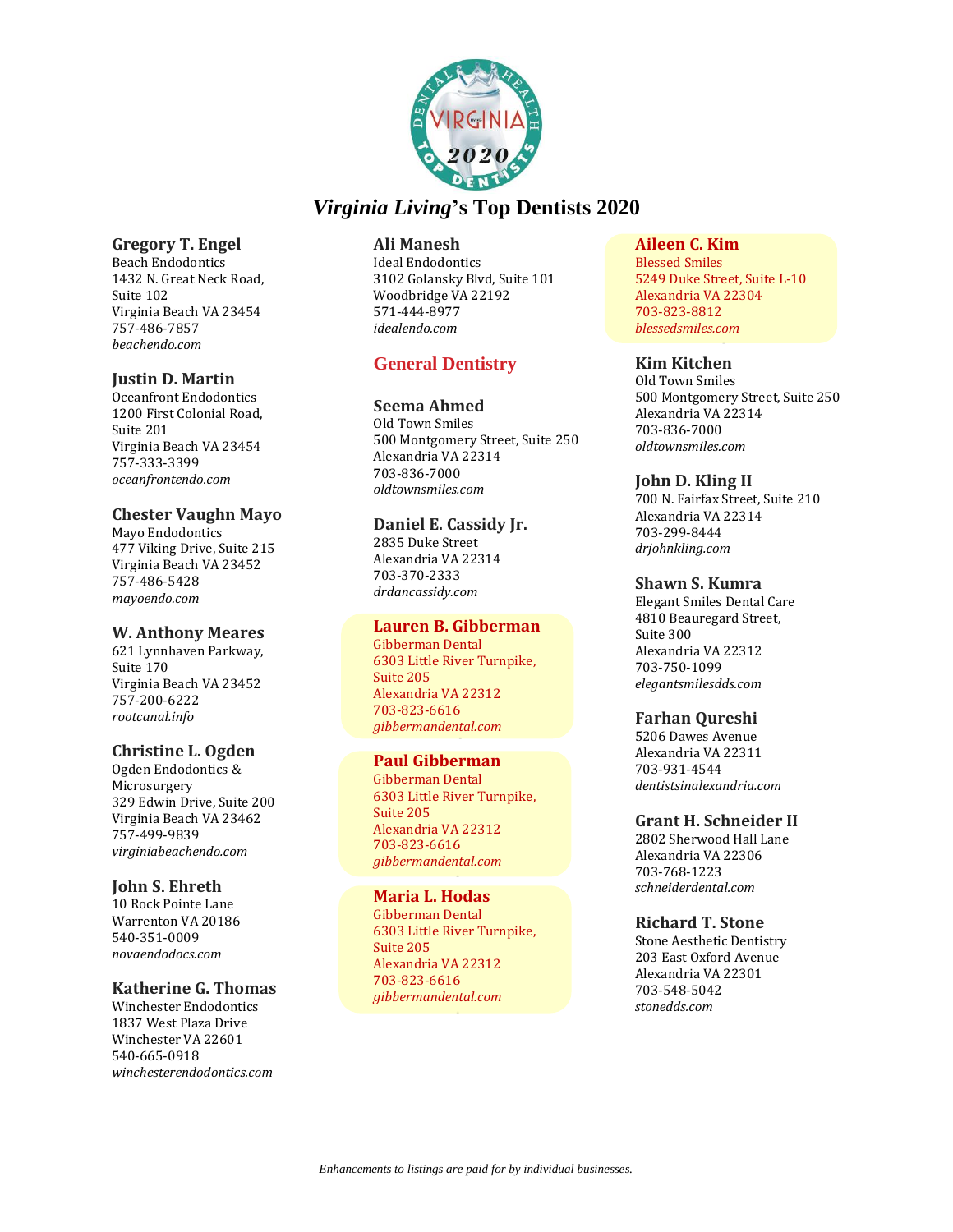

### **Kamran Tavakkoli**

Nova Dental Partners 8403 Richmond Hwy., Suite I Alexandria VA 22309 703-360-1070 *novadentalpartners.com*

### **Kenneth Van Stralen**

3111 Telegraph Corner Lane, Suite 201 Alexandria VA 22310 703-317-3900 *drvanstralen.com*

### **Yen V. Le**

Yen V. Le, DDS & Associates, PLLC 4330 Evergreen Lane, Suite F-1 Annandale VA 22003 703-941-2763 *lenovasmile.com*

### **Linh T. Tran**

4200 Evergreen Lane, Suite 325 Annandale VA 22003 703-916-8571 *ltrandds.com*

# **David P. Cote**

The Dental Office at River House 1111 Army Navy Drive Arlington VA 22202 703-521-8080 *biteops.com*

### **Layth Ghanim**

Arlington Dental Excellence 3801 Fairfax Drive, Suite 54 Arlington VA 22203 703-912-0318 *arlingtondentistva.com*

### **Danine Fresch Gray**

Clarendon Dental Arts 2700 Clarendon Boulevard, Ste #R480 Arlington VA 22201 703-525-5901 *clarendondentalarts.com*

# **Carl G. Lebo**

Carl G. Lebo, D.D.S. 3801 Fairfax Drive, Suite 72 Arlington VA 22203 703-525-0233 *carlglebo.com*

### **Stephen A. Mabry**

2800 10th St N Arlington VA 22201 703-527-3554 *stephenmabrydds.com*

### **David Matney**

Ballston Dental Care 4141 N. Henderson Road, Suite 18 Arlington VA 22203 703-243-9365 *ballstondentalcare.com*

### **Jeremiah N. Partrick Jr.**

Dentist Upstairs 3801 North Fairfax Drive, Suite 65 Arlington VA 22203 703-522-6111 *dentistupstairs.com*

# **Smita Sabharwal**

SKS Dental 3801 N. Fairfax Drive, Suite 22 Arlington VA 22203 703-567-7121 *sksdental.com*

# **Jeffrey A. Sisel**

Shirlington Dental 2800A Shirlington Road, Suite 770 Arlington VA 22206 703-931-5333 *shirlingtondental.com*

### **David Q. Le**

Ashbrook Center For Dentistry 44345 Premier Plaza, Suite 230 Ashburn VA 20147 703-723-1400 *ashbrookdentistry.com*

### **Gretchen Drees**

Ashland Dental Arts 100 Arbor Oak Drive, Suite 101 Ashland VA 23005 804-798-7388 *ashlanddentalarts.net*

### **Kelsey Rockey**

Smiles for Life 115 Oakwood Drive Bridgewater VA 22812 540-828-2312 *smilesforlifeonline.com*

### **Erika A. Anderson**

Gyuricza & Hartman Family & Cosmetic Dentistry 5212B Lyngate Court Burke VA 22015 703-978-5660 *northernvirginiasmiles.com*

### **Kristen Donohue**

Sunshine Dentists 6035 Burke Centre Pkwy, Suite 260 Burke VA 22015 703-978-1446 *sunshinedentists.com*

### **Alex McMillan**

McMillan Sedation Dentistry 6035 Burke Centre Parkway, Suite 330 Burke VA 22015 703-503-9490 *mcmillansedationdentistry.com*

# **Paul T. Olenyn**

5207 Lyngate Court, Suite A Burke VA 22015 703-978-8560 *smilesbydrolenyn.com*

# **James Willis**

Burke Dental 9006 Fern Park Drive, Suite A Burke VA 22015 703-978-6000 *burkedental.com*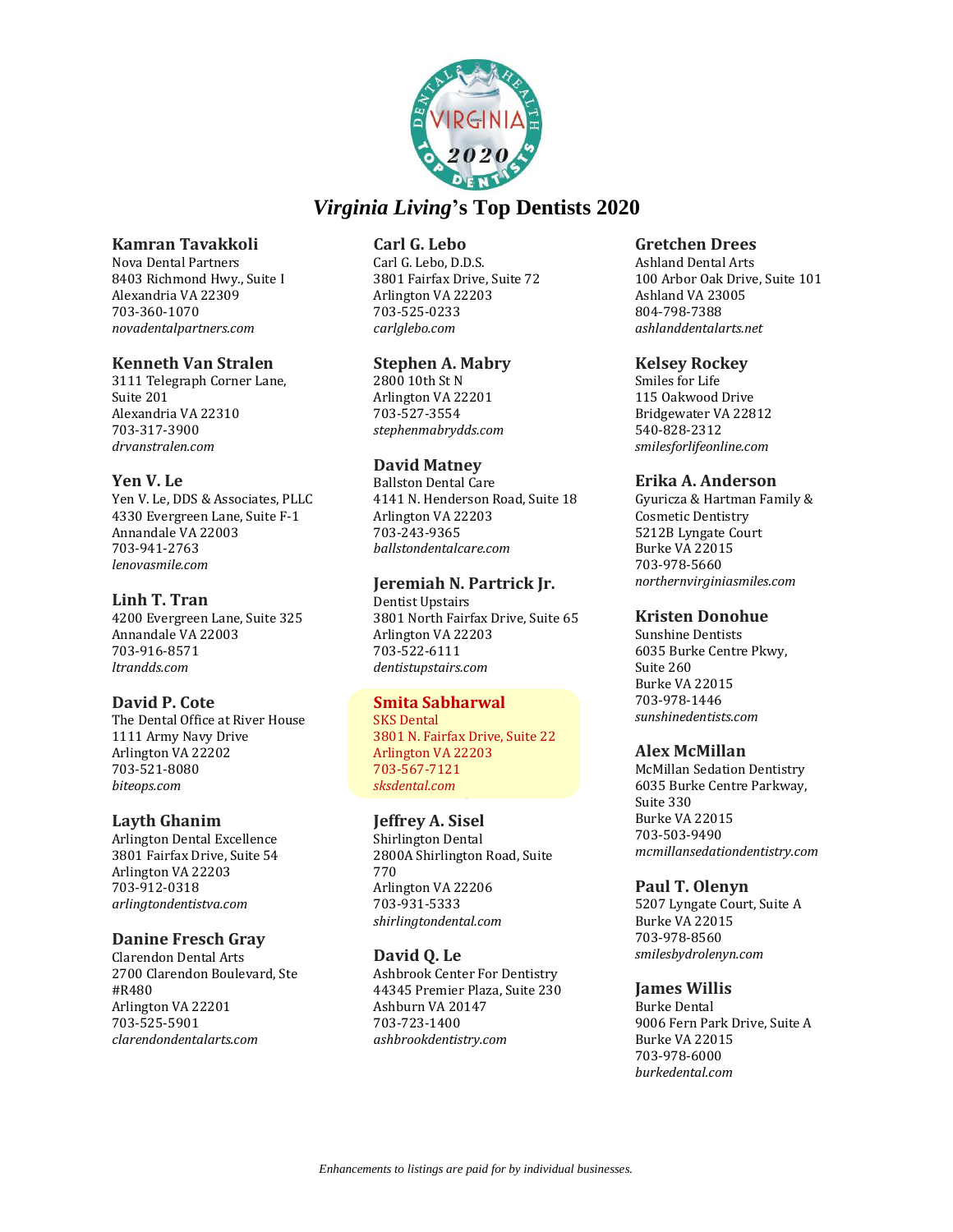

### **Rena Vakay**

Centreville Dental Wellness Center 14245F Centreville Square Centreville VA 20121 703-815-0775 *centrevillevirginiadentist.com*

# **David T. Babington**

Chantilly Dentist, PC 3910 Centreville Road, Suite 200 Chantilly VA 20151 703-378-5600 *chantillydentist.com*

# **Quynh-Chi Nguyen**

Paradise Smiles of Chantilly 4090 Airline Pkwy, Suite A Chantilly VA 20151 703-955-7200 *paradisesmilesofchantilly.com*

# **Ryan M. Buckwalter**

Hillcrest Dental 1420 Greenbrier Place Charlottesville VA 22901 434-973-2224 *hillcrestdentalva.com*

# **Carla Chavez-Mayorga**

UVA Health 1215 Lee Street Charlottesville VA 22903 *uvahealth.com*

# **James R. Farmer**

1227 Cedars Court Charlottesville VA 22903 434-296-8043

# **James Lee**

Lee Family Dentistry 2202 N. Berkshire Road, Suite 103 Charlottesville VA 22901 434-293-9916 *leefamilysmiles.com*

# **Michael E. States**

1227 Cedars Court Charlottesville VA 22903 434-296-8043

# **Pamela K. Stover-Mejias**

Drs. Remington & Stover-Mejias 1522 Insurance Lane, Suite B Charlottesville VA 22911 434-973-7744 *cvillefamilydentistry.com*

# **Kevin D. Jennings**

211 Providence Road, Suite 11 Chesapeake VA 23325 757-276-6827 *drkevindjenningsllc.com*

# **Brian P. Midgette**

Midgette Family Dentistry 3326 Taylor Road Chesapeake VA 23321 757-483-4700 *midgettefamilydentistry.com*

# **Mary Jean Sotack**

3105 Western Branch Blvd Chesapeake VA 23321 757-484-7503 *chesapeakevadental.com*

# **Barclay K. Weisberg**

Eastern Virginia Family & Cosmetic Dentistry 3221 Western Branch Boulevard Chesapeake VA 23321 757-483-6297 *evadental.com*

# **Jeffrey Weisberg**

Eastern Virginia Family & Cosmetic Dentistry 3221 Western Branch Boulevard Chesapeake VA 23321 757-483-6297 *evadental.com*

# **Shabrez Ahmed**

Neibauer Dental Care, P.C. 15187 Montanus Drive Culpeper VA 22701 540-727-0093 *neibauerdentalculpeper.com*

### **Bryan T. Zopp**

Zopp Family Dental Center 205 West Spotswood Trail Elkton VA 22827 540-217-4726 *zoppfamilydentalcenter.com*

# **Jennifer Bobbio**

Westfields Dental 3903 Fair Ridge Drive, Suite 214 Fairfax VA 22033 703-263-9388 *westfieldsdental.com*

# **Bita A. Ellis**

Favis Dental 3930 Pender Drive, Suite 170 Fairfax VA 22030 703-267-6627 *favisdental.com*

# **Joseph P. Grieco Jr.**

Gentle Dental Care 3541 Chain Bridge Road, Suite 1 Fairfax VA 22030 703-385-9700 *gentledentalcareva.com*

# **Richard Jones**

Jones Family Dentistry 3879 Plaza Drive Fairfax VA 22030 703-691-9041 *fairfaxdentalcare.com*

# **Daniel Kelliher**

Metropolitan Dental Centre 10509B Braddock Road Fairfax VA 22032 703-503-5031 *fairfaxvirginiacosmeticdentist.com*

# **Paul M. Lee**

Paul M. Lee, DDS, PC 3975 Fair Ridge Drive, Suite 305-N Fairfax VA 22033 703-352-9600 *fairoaksdentist.com*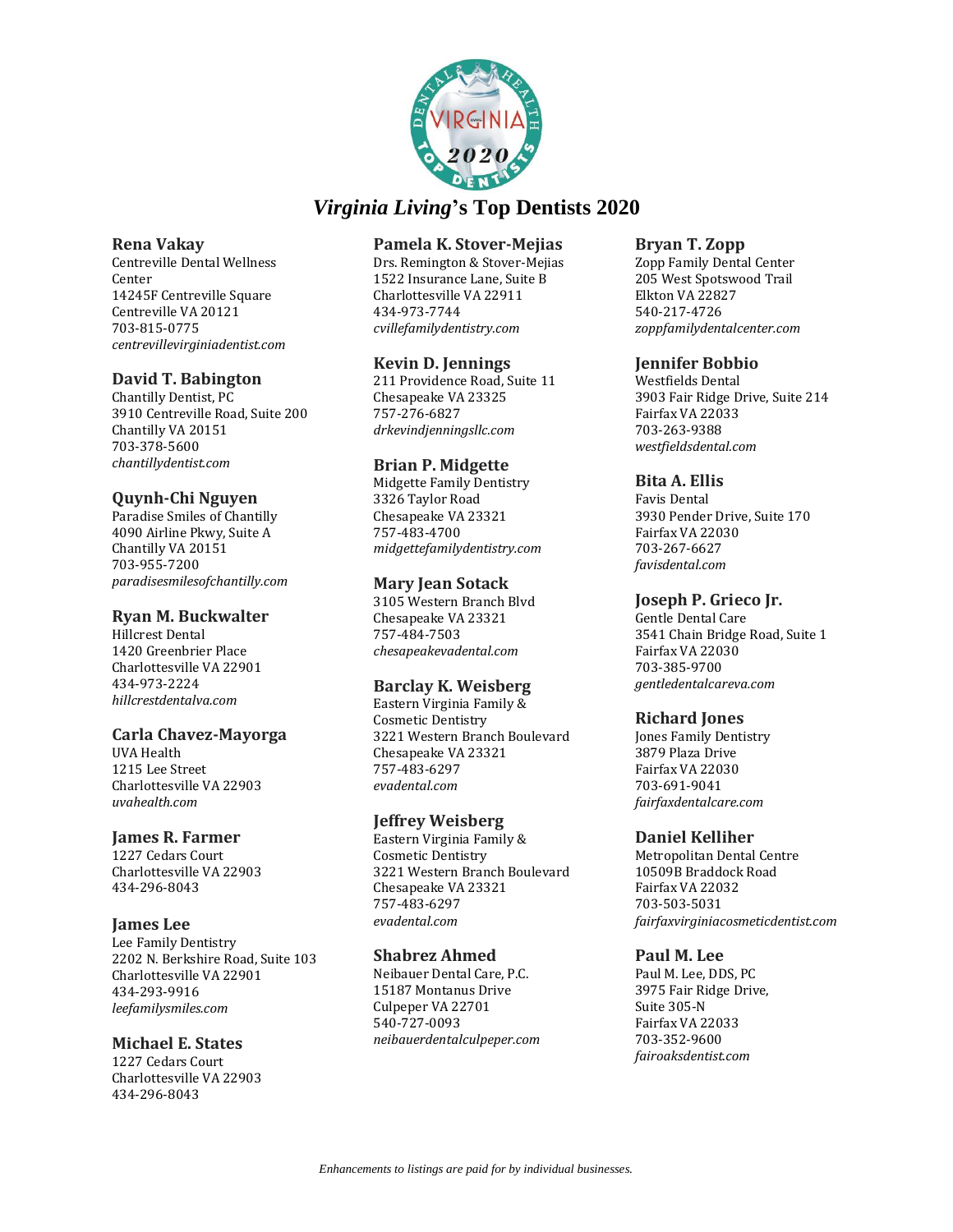

### **Raymond Mikhail**

Fairfax Dentistry 11351 Random Hills Road, Suite 102 Fairfax VA 22030 703-691-2221 *fairfaxdentistry.com*

### **Jennifer T. Nguyen**

Fair Lakes Family and Cosmetic Dentistry 12110 Monument Drive, Suite A Fairfax VA 22033 703-273-4505 *fairlakesdental.com*

### **Riaz Rayek**

Smiles at Fairfax Corner 4210 Fairfax Corner West Avenue, Suite 220 Fairfax VA 22033 703-997-0928 *smilesatfairfaxcorner.com*

# **Annah Phung Tran**

Fair Lakes Family and Cosmetic Dentistry 12110 Monument Drive, Suite A Fairfax VA 22033 703-273-4505 *fairlakesdental.com*

### **Maribel M. Vann**

8500 Executive Park Avenue, Suite 408 Fairfax VA 22031 703-204-1555 *drmaribelvann.com*

# **Brenda J. Young**

Fairfax Dental Group 8316 Arlington Blvd, Suite 226 Fairfax VA 22031 703-560-6301 *fairfaxdentalgroup.com*

# **Melanie Love**

Drs. Love & Miller, P.C. 450 W. Broad Street, Suite 440 Falls Church VA 22046 703-241-2911 *loveandmiller.com*

### **Viet Nguyen**

Fairfax Clinic 6408 Seven Corners Place, Suite C Falls Church VA 22044 703-532-1909 *fairfaxclinic.org*

### **Adel Rizkalla**

Rizkalla Family Dentistry 3100 S. Manchester Street Falls Church VA 22044 703-671-2222 *drrizkalla.com*

### **Maria Salnik**

Falls Church Family Dental Care 105 N. Virginia Avenue, Suite 103 Falls Church VA 22046 703-533-7285 *americandentalva.com*

### **James M. Peery III**

Crossroads Family Dentistry 14761 Forest Road Forest VA 24551 434-841-1704 *crossroadsfamilydentistryva.com*

### **Maggie Olano**

Dental Design 7431 New Linton Hall Road Gainesville VA 20155 703-753-8753 *dentaldesigngainesville.com*

### **Kimberley A. Olsen**

Greenhill Family Dental Care 14535 John Marshall Highway, Suite 209 Gainesville VA 20155 703-753-2252 *greenhilldental.com*

### **Avi B. Gibberman**

9830 Brook Road Glen Allen VA 23059 804-264-7008 *dravigibberman.com*

### **Kirk R. Hazelgrove**

Dr. Kirk Hazelgrove Family and Cosmetic Dentistry 10317 West Broad Street Glen Allen VA 23060 804-747-4001 *gentletoothdoc.com*

### **Christian S. Tabor**

West End Teeth 12000 Wyndham Lake Drive, Suite A Glen Allen VA 23059 804-364-7122 *westendteeth.com*

# **Stephenie Browning**

Costa Dentistry 10135 Colvin Run Road, Suite 230 Great Falls VA 22066 703-757-0833 *costasmiles.com*

# **Shane R. Costa**

Costa Dentistry 10135 Colvin Run Road, Suite 230 Great Falls VA 22066 703-757-0833 *costasmiles.com*

### **Neha Garge**

Costa Dentistry 10135 Colvin Run Road, Suite 230 Great Falls VA 22066 703-757-0833 *costasmiles.com*

### **James Watkins**

Watkins Dental Associates 2207 Executive Drive Hampton VA 23666 757-827-5225 *watkinsdentalassociates.com*

# **Evan Garrison**

Garrison Family Dentistry 129 University Blvd, Suite D Harrisonburg VA 22801 540-434-5702 *macgarrisondentistry.com*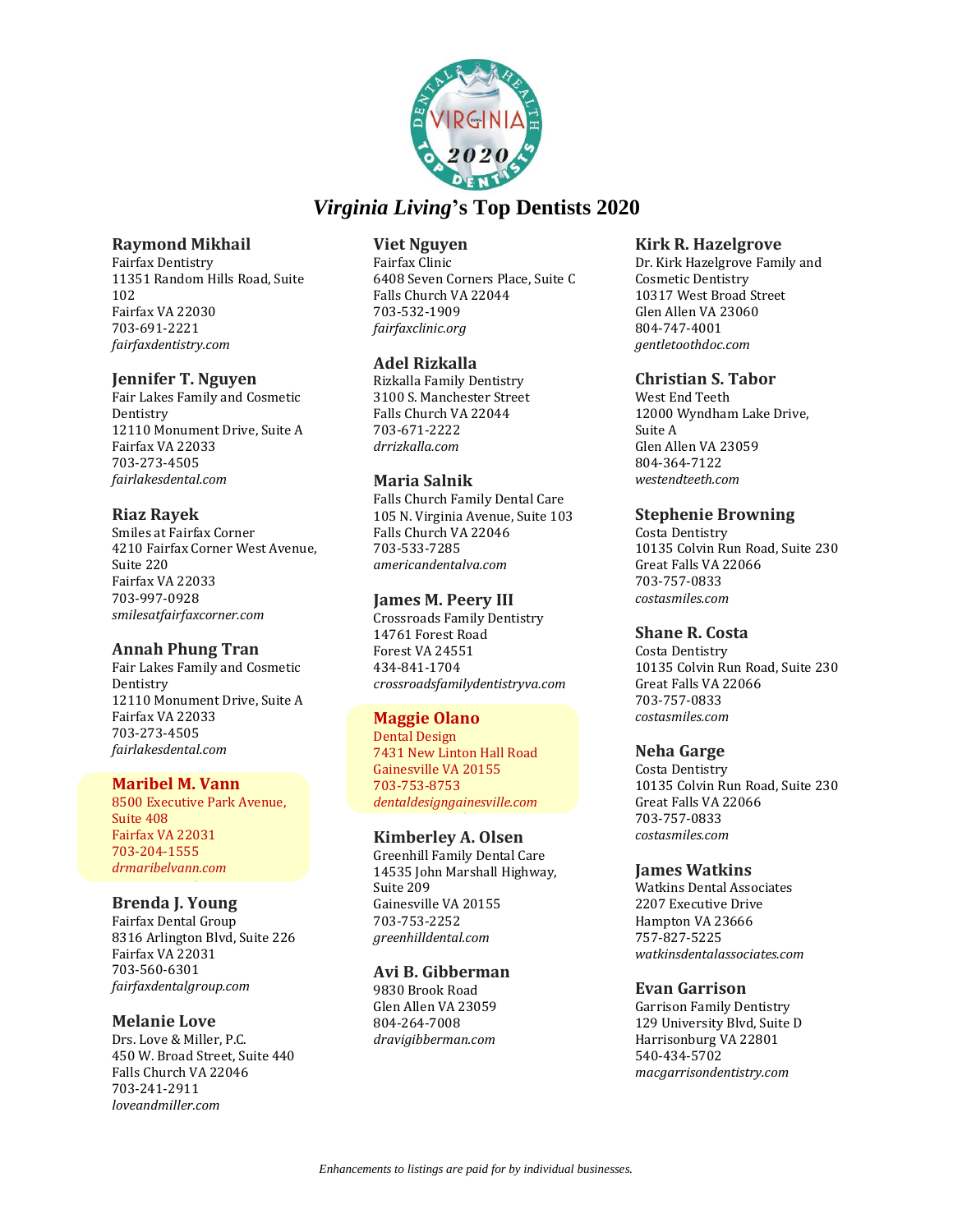

### **David Mortvedt**

Haymarket Family & Cosmetic Dentistry, PC 15100 Washington Street, Suite 202 Haymarket VA 20169 703-754-0727 *myhaymarketsmiledr.com*

# **Rupal Shah**

Glen Allen Dentistry 2314 East Parham Road Henrico VA 23228 804-261-1970 *glenallendentistry.com*

### **Jennifer Tran**

Virginia Family Dentistry, P.C. 12040 W. Broad Street Henrico VA 23233 804-364-7010 *vadentist.com*

# **Mark S. Jefferies**

500 Grove Street, Suite 303 Herndon VA 20170 703-793-1771 *drmarkjefferies.com*

# **Lana Soules**

112 Elden Street, Suite S Herndon VA 20170 703-787-3585 *lanasoulesdds.com*

# **R. T. Carter II**

1001 W. Nine Mile Road Highland Springs VA 23075 804-737-7482 *highlandspringsvadentist.com*

### **Lawrence Muller**

Dentistry at Lake Ridge 3302 Old Bridge Road, Suite F Lake Ridge VA 22192 703-497-9709 *dentistryatlakeridge.com*

### **John L. Parker**

19 East Fort Evans Road NE, Suite E Leesburg VA 20176 703-777-6453

### **Josef Wollmann**

The Dental Co. of Leesburg 17 Fort Evans Road NE, Suite C Leesburg VA 20176 703-777-5025 *leesburgdentist.com*

### **Ann Marie Leal**

Lorton Station Dental Care 8998 Lorton Station Blvd., Suite E Lorton VA 22079 703-339-3898 *lortonstationdentalcare.com*

### **D. Gregory Har**

10670 Crestwood Drive, Suite A Manassas VA 20109 703-392-8528 *drhar.com*

# **Victoria Kay**

Dr. Larry Terango & Dr. Victoria Kay General Family Dentistry 10753 Ambassador Drive, Suite 201 Manassas VA 20109 703-369-7173 *drsterangoandkay.com*

### **Melissa Quiggins**

Bluebell Family Dental 7740 Donegan Drive Manassas VA 20109 703-659-1132 *bluebellfamilydental.com*

### **Elaine K. Sours**

Elaine K. Sours, DDS, PC 8719 Plantation Lane Manassas VA 20110 703-369-5544 *soursdental.com*

### **Larry Terango**

Dr. Larry Terango & Dr. Victoria Kay General Family Dentistry 10753 Ambassador Drive, Suite 201 Manassas VA 20109 703-369-7173 *drsterangoandkay.com*

### **Mark A. Crabtree**

Martinsville Smiles 407 Starling Avenue Martinsville VA 24112 276-632-9266 *martinsvillesmiles.com*

# **Samuel D. Cappiello**

McLean Dental Care 6707 Old Dominion Drive, Suite 200 McLean VA 22101 703-734-0100 *mcleandentalcare.com*

### **Fred F. Farahi**

Fusion Dental Group 1401 Chain Bridge Road, Suite 301 McLean VA 22101 703-821-1633 *fusiondentalgroup.com*

# **Cecilia Gyllenhoff**

McLean Dental Care 6707 Old Dominion Drive, Suite 200 McLean VA 22101 703-734-0100 *mcleandentalcare.com*

### **Andrew Hinkle**

Alan and Andrew Hinkle DDS 6711 Whittier Avenue, Suite 103 McLean VA 22101 703-356-4034 *hinkledentistry.com*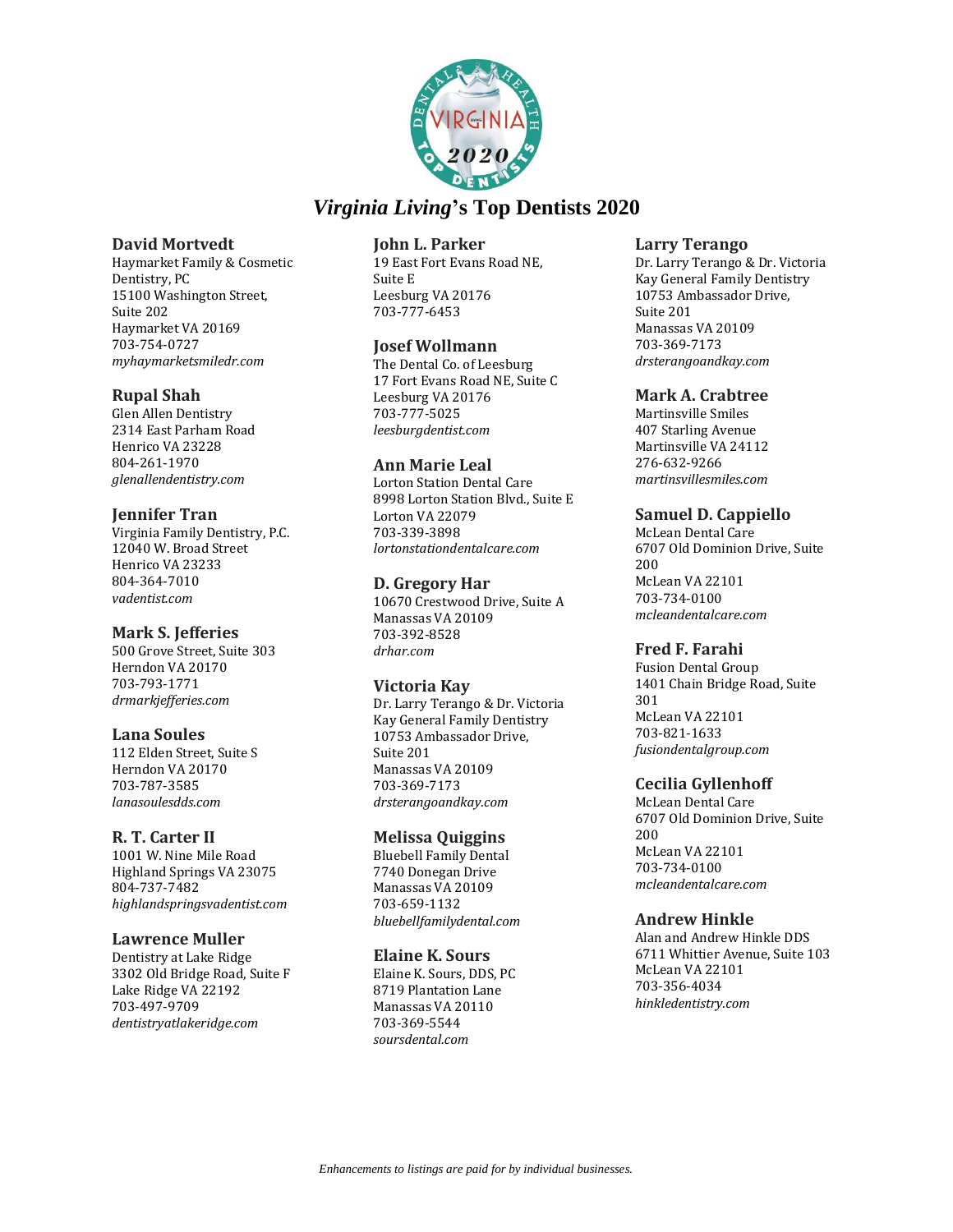

### **Steven A. LeBeau**

McLean DDS 6707 Old Dominion Drive, Suite 240 McLean VA 22101 703-745-5226 *mclean-dentist.com*

# **Tyler Ball**

Progressive Dental of Mechanicsville 8417 North Run Medical Drive Mechanicsville VA 23116 804-730-1773 *tylerballdds.com*

# **Zaid Alsamir**

Alsamir Family Dentistry 13841 Hull Street Road #1 Midlothian VA 23112 804-739-5791 *alsamirfamilydentistry.com*

# **Rebecca Angus**

Angus Dentistry 2400 Pagehurst Drive Midlothian VA 23113 804-794-6893 *angusdentistry.com*

# **Charles Barrett**

Midlothian Dental Center 14431 Sommerville Court, Suite A Midlothian VA 23113 804-794-4588 *midlothiandentalcenter.com*

### **Hood E. Biggers**

Biggers Family Dentistry 13542 Waterford Place Midlothian VA 23112 804-744-4000 *biggersfamilydentistry.com*

# **Lynn Booth**

Penterson & Booth 5954 Harbour Park Drive Midlothian VA 23112 804-739-1600 *pbddssmiles.com*

# **Stephen Booth**

Penterson & Booth 5954 Harbour Park Drive Midlothian VA 23112 804-739-1600 *pbddssmiles.com*

# **Jose E. Gallegos**

Woodlake Dental Center 6508 Woodlake Village Circle Midlothian VA 23112 804-739-9190 *woodlakedentalcenter.net*

### **Scott Gore**

Midlothian Dental Center 14431 Sommerville Court, Suite A Midlothian VA 23113 804-302-5981 *midlothiandentalcenter.com*

### **Sharon Freeland Harris**

Sharon Freeland Harris, DMD 4906 Millridge Pkwy East Midlothian VA 23112 804-744-4335 *harrisdmd.com*

# **Alex Hawkins**

Hawkins Family Dentistry 1310 Alverser Plaza Midlothian VA 23113 804-897-9800 *hawkinsdentist.com*

### **Jared Hoover**

Midlothian Dental Center 14431 Sommerville Court, Suite A Midlothian VA 23113 804-794-4588 *midlothiandentalcenter.com*

#### **Curt J. Killar**  6540 Woodlake Village Circle Midlothian VA 23112 804-739-4194 *drkillar.com*

### **Ronald Mamrick**

1807 Huguenot Road, Suite 124 Midlothian VA 23113 804-423-1600 *mamrickdentistry.com*

### **Robert Tart**

Midlothian Dental Center 14431 Sommerville Court, Suite A Midlothian VA 23113 804-794-4588 *midlothiandentalcenter.com*

### **Mark B. Artzer**

748 McGuire Place, Suite A Newport News VA 23601 757-595-8405 *markartzerdds.com*

# **Sharon Cole Covaney**

Covaney & Covaney 760 Pilot House Drive, Suite E Newport News VA 23606 757-596-6850 *covaneydental.com*

### **Gerald Q. Freeman**

12482 Warwick Boulevard, Suite G Newport News VA 23606 757-599-3182 *gqfreemandds.com*

### **Kevin F. Honore'**

2370 East Little Creek Road Norfolk VA 23518 757-588-8162 *kevinfhonoredds.com*

# **Mark Turkewitz**

Aspen Dental of Eastern Virginia PLLC 1087 N. Military Hwy Norfolk VA 23502 757-451-7042 *aspendental.com*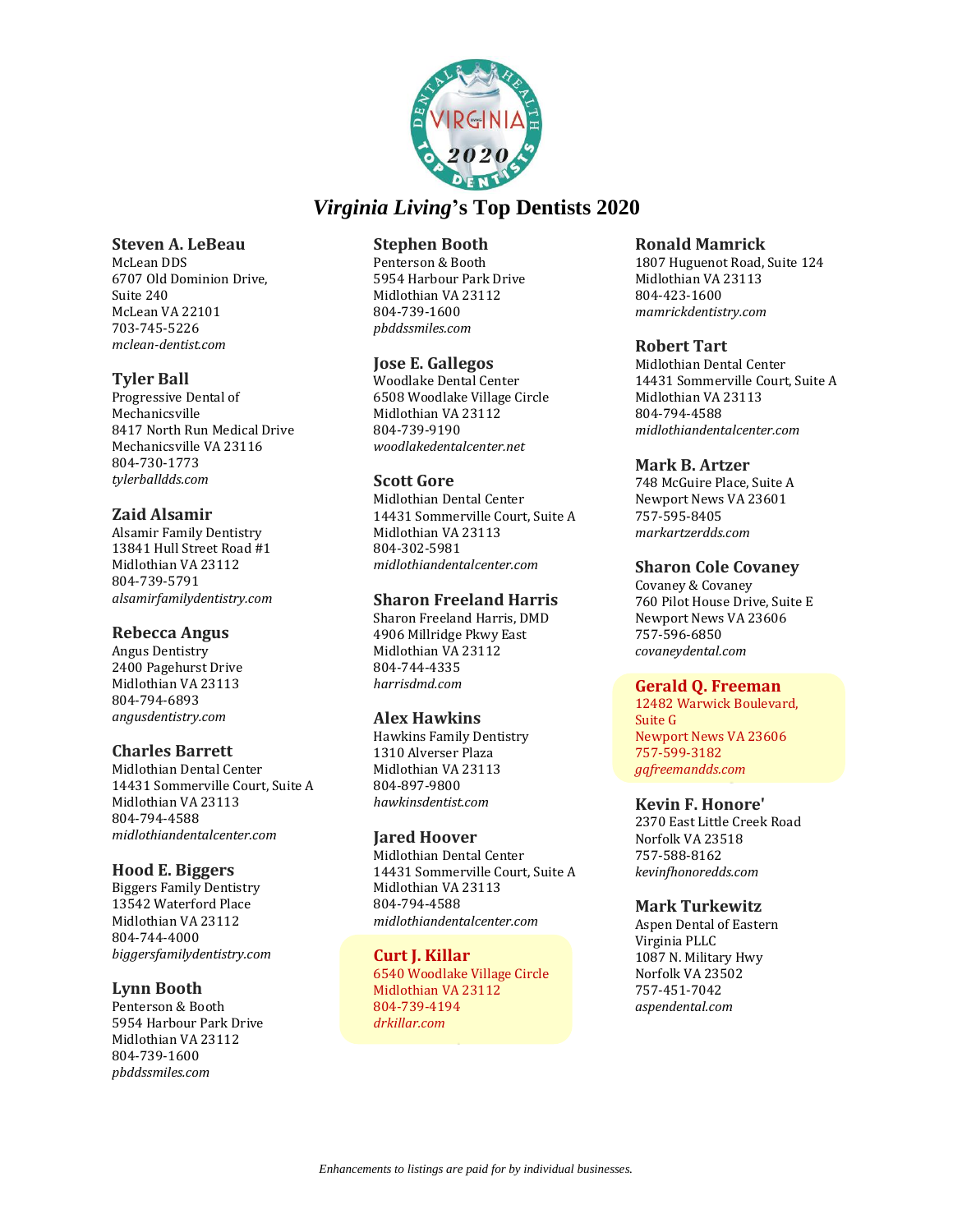

# **William Harper**

235 Wythe Creek Road Poquoson VA 23662 757-868-8152 *hamptonroadsvacosmeticdentist.com*

# **Allen A. Zarrinfar**

215 East 5th Avenue Ranson WV 25438 304-725-8660 *ransondental.com*

# **Emilio Canal Jr.**

Dental Group at Reston Station 1886 Metro Center Drive, Suite 600 Reston VA 20190 703-318-8200 *restondentist.com*

# **Brian R. Clark**

Clark, Delaney & Ngyuyen Reston Family Dental Group, LLC 1950 Roland Clarke Place Reston VA 20191 703-391-2600 *smilereston.com*

### **María Elena Cruz**

Dental Group at Reston Station 1886 Metro Center Drive, Suite 600 Reston VA 20190 703-318-8200 *restondentist.com*

# **Whitney T. Delaney**

Clark, Delaney & Ngyuyen Reston Family Dental Group, LLC 1950 Roland Clarke Place Reston VA 20191 703-391-2600 *smilereston.com*

### **Gary L. Hartz**

Virginia Dental Solutions 1890 Preston White Drive, Suite 200 Reston VA 20191 703-437-8811 *vadentalsolutions.com*

### **Matthew T. Lam**

Reston Family Dental Center 1801 Robert Fulton Drive, Suite 100 Reston VA 20191 703-495-3333 *restonfamily.com*

# **Michael Messina**

Dental Group at Reston Station 1886 Metro Center Drive, Suite 600 Reston VA 20190 703-318-8200 *restondentist.com*

### **Anthony Moawad**

Dental Group at Reston Station 1886 Metro Center Drive, Suite 600 Reston VA 20190 703-318-8200 *restondentist.com*

### **Monica A. Neshat**

Reston Family & Cosmetic Dentistry 1984 Isaac Newton Square West, Suite 100 Reston VA 20190 703-437-5555 *myrestondentist.com*

### **Kendra E. Novick**

Virginia Dental Solutions 1890 Preston White Drive, Suite 200 Reston VA 20191 703-437-8811 *vadentalsolutions.com*

### **Sumit Sharma**

Virginia Dental Solutions 1890 Preston White Drive, Suite 200 Reston VA 20191 703-437-8811 *vadentalsolutions.com*

### **Frank L. Angus**

Virginia Sleep & TMJ Therapy 8730 Stony Point Pkwy, Suite 240 Richmond VA 23235 804-729-3474 *vasleeptmj.com*

### **Allen Davia**

501 Libbie Avenue Richmond VA 23226 804-282-4429 *daviadentalrichmond.com*

### **Kristin Edwards**

West Richmond Family Dentistry 5318 Patterson Avenue, Suite A Richmond VA 23226 804-282-9600 *westrichmondfamilydentistry.com*

# **Jeffrey K. Friend**

RVA Dental Care 5204 Patterson Avenue Richmond VA 23226 804-282-3838 *rvadentalcare.com*

### **James Oliver**

Evolve Dental Care 2101 E. Parham Road, Suite 101 Richmond VA 23228 804-266-3026 *evolveyoursmile.com*

### **Grant Steadman**

Steadman Family Dentistry 9220 Forest Hill Avenue, Suite A-5 Richmond VA 23235 804-272-3200 *grinfixer.com*

### **Henry I. Stewart IV**

VCU School of Dentistry 521 North 11th Street Richmond VA 23298 804-628-5702 *prosthodontics.vcu.edu*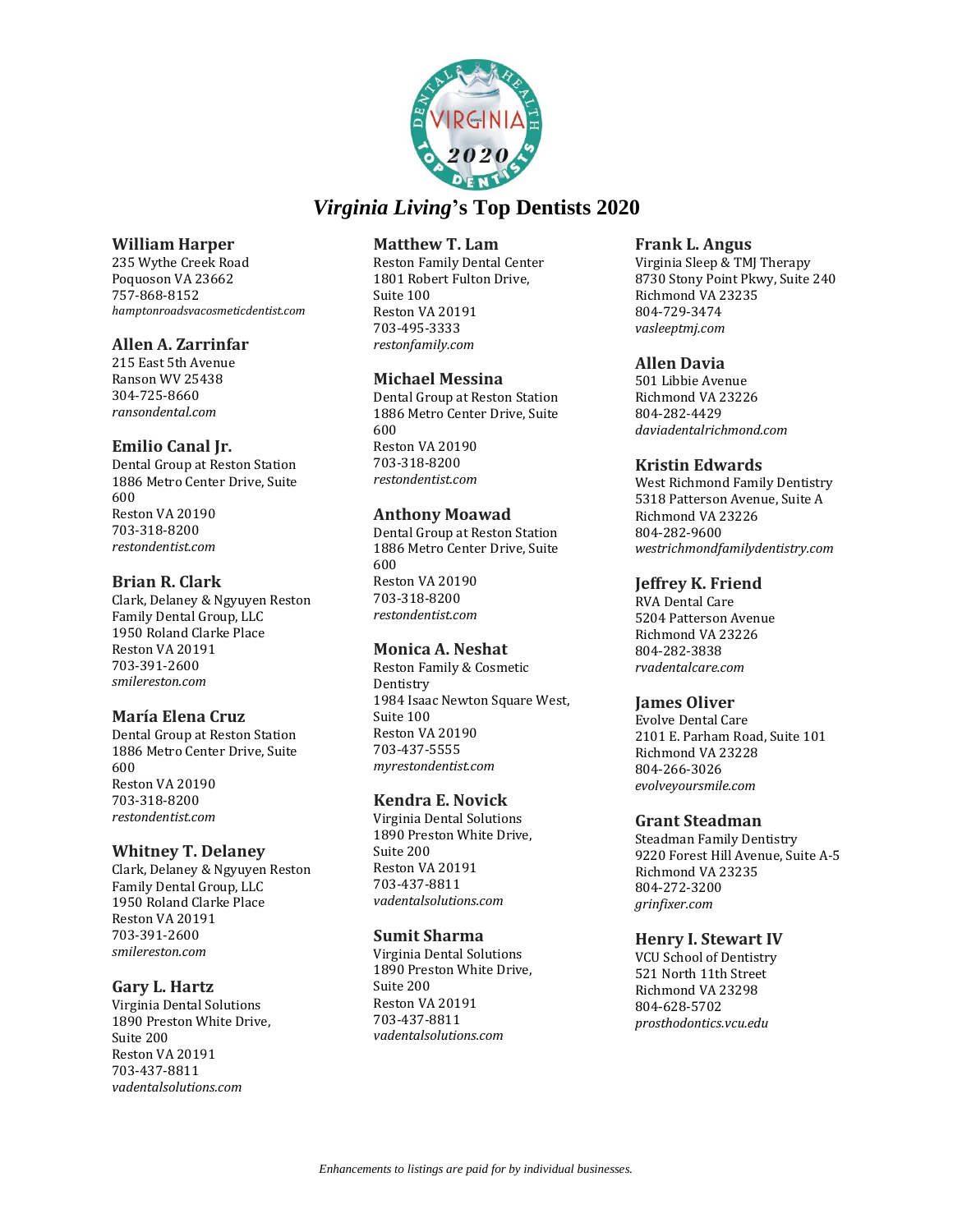

### **Daniel R. Tiesworth**

Dr. Fred F. Kennett & Dr. Daniel R. Tiesworth 11453 Robious Road Richmond VA 23235 804-330-4324 *dentistmidlothianrichmond.com*

# **Chris Wolberg**

Chris Wolberg DDS & Associates 11507 Allecingie Parkway Richmond VA 23235 804-379-9376 *rootsfamilydentistry.com*

### **Lee Kreger**

Huffman and Kreger Family Dentistry 4346 Starkey Road, Suite 3 Roanoke VA 24018 540-989-3321 *huffmanandkregerdentistry.com*

### **Brett Rhodes**

North Roanoke Dental Associates, P.C. 6108 Peters Creek Road Roanoke VA 24019 540-366-8662 *northroanokedental.com*

# **Robert D. Argentieri**

Robert D. Argentieri, DDS 6201 Old Keene Mill Court Springfield VA 22152 703-569-6644 *springfieldvadental.com*

### **Neil Charaipotra**

West Springfield Dental Arts 6116 Rolling Road, Suite 316 Springfield VA 22152 703-451-8332 *wsdentalarts.com*

### **Peter K. Cocolis**

Peter K. Cocolis, Jr., DMD & Associates 5803 Rolling Road, Suite 211 Springfield VA 22152 571-385-1058 *localdentistspringfieldva.com*

### **Audrey Maiurano**

Maiurano Family Dentistry 7841 Rolling Road, Suite C Springfield VA 22153 703-455-5555 *springfielddentalclinic.com* 

# **Vinayak Patil**

Neibauer Dental Care, P.C. 20 Berkshire Drive, Suite 115 Stafford VA 22554 540-720-7720 *neibauerdentalgarrisonville.com*

# **Georgia Weld**

Neibauer Dental Care, P.C. 20 Berkshire Drive, Suite 115 Stafford VA 22554 540-720-7720 *neibauerdentalgarrisonville.com*

# **Fahd Yousaf**

Precision Smile Dentistry 963 Garrisonville Road, Suite 101 Stafford VA 22556 540-300-2255 *precisionsmiledentistry.com*

# **Datta Malyavantham**

Ridgetop Dental 21631 Ridgetop Circle, Suite 240 Sterling VA 20166 703-520-7410 *ridgetopdental.com*

# **Shehzad Sheikh**

Dominion Dental Care 46400 Benedict Drive, Suite 205 Sterling VA 20164 703-430-6432 *dominiondentalcare.com*

### **Lynne C. Faxio**

Affordable Dentures & Implants 2999 Corporate Lane Suite B11 Suffolk VA 23435 757-655-7289 *affordabledentures.com*

### **Robert H. DeWitt**

8310-B Old Courthouse Road Tysons Corner VA 22182 703-734-5707 *doctordewitt.com*

### **Hanh Catanzano**

Vienna Dental Arts 112 Pleasant Street NW, Suite B Vienna VA 22180 703-865-7881 *viennadentalarts.com*

### **Barry S. Rudolph**

Vienna Family Dental and Facial Aesthetics 307 Maple Avenue, W. Suite A Vienna VA 22180 703-281-7104 *viennafamilydental.com*

### **Karen Tratensek**

Garai Orthodontic Specialists 427 Maple Avenue West Vienna VA 22180 703-281-4868 *bracesvip.com*

# **Daniel Barton**

Beach Dental Center 1000 First Colonial Road Virginia Beach VA 23454 757-496-0993 *beachdental.com*

### **Deborah R. Blanchard**

Bay Colony Dentistry 32nd Street & Holly Road, Suite 506 Virginia Beach VA 23451 757-321-1300 *baycolonydentistry.com*

### **Stelianos Bredologos**

Bredologos Family Dentistry 1917 Laskin Road Virginia Beach VA 23454 757-425-1828 *anicesmile.com*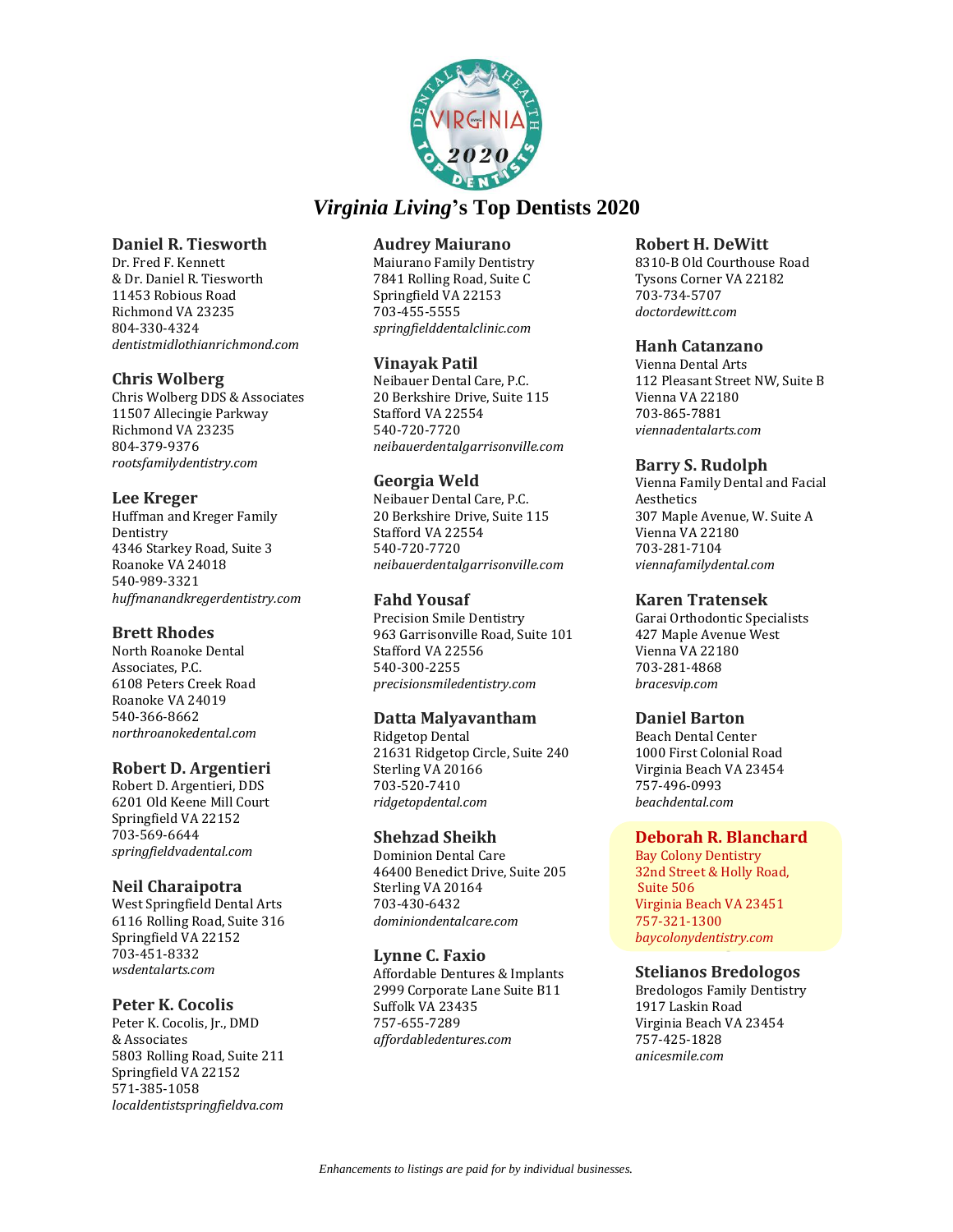

# **A. Clayborn Hendricks**

Hendricks Family Dentistry 737 Little Neck Road Virginia Beach VA 23452 757-486-4469 *hendricksfamilydentistryvb.com*

### **Harlan K. Hendricks**

Hendricks Family Dentistry 737 Little Neck Road Virginia Beach VA 23452 757-486-4469 *hendricksfamilydentistryvb.com*

### **Ashley D. Holmes**

Hendricks Family Dentistry 737 Little Neck Road Virginia Beach VA 23452 757-486-4469 *hendricksfamilydentistryvb.com*

# **Maria Bredologos Mendrinos**

Family and Cosmetic Dentistry 1917 Laskin Road Virginia Beach VA 23454 757-425-1828 *anicesmile.com*

# **Mark Reichley**

Coastal Cosmetic & Implant Dentistry 1369 Laskin Road, Suite 3A Virginia Beach VA 23451 757-222-3731 *smilevabeach.com*

# **Jamie Childress**

Warrenton Dentistry 5 Rock Pointe Lane, Suite 100 Warrenton VA 20186 540-349-0056 *warrentondentistry.com*

# **Jeffrey A. Harris**

420 Hospital Drive Warrenton VA 20186 540-347-2777 *harrissmile.com*

# **Maria E. Amador**

Amador Family Dentistry 240 McLaws Circle, Suite 153 Williamsburg VA 23185 757-220-9492 *amadordentistry.com*

# **Ted Blaney**

Drs. Boxx, Blaney, Lachine & Wendell PC 1118-A Professional Drive Williamsburg VA 23185 757-229-5570 *vapeninsuladentalcare.com*

# **Richard Lachine**

Drs. Boxx, Blaney, Lachine and Wendell PC 1118-A Professional Drive Williamsburg VA 23185 757-229-5570 *vapeninsuladentalcare.com*

# **Bryan Wendell**

Drs. Boxx, Blaney, Lachine & Wendell PC 1118-A Professional Drive Williamsburg VA 23185 757-229-5570 *vapeninsuladentalcare.com*

### **Amber DeWeerd**

Smiles of Virigina Family Dental Center 1220 Amherst Street Winchester VA 22601 540-446-0488 *smilesofvirginia.com*

# **Richard Duong**

Smiles of Virigina Family Dental Center 1220 Amherst Street Winchester VA 22601 540-446-0488 *smilesofvirginia.com*

### **Robert D. King**

Smiles of Virginia Family Dental Center 1220 Amherst Street Winchester VA 22601 540-446-0488 *smilesofvirginia.com*

# **Niels Oestervemb**

Smiles of Virigina Family Dental Center 1220 Amherst Street Winchester VA 22601 540-446-0488 *smilesofvirginia.com*

# **Benjamin L. Tolley**

Tolley Dental 136 Linden Drive, Suite 100 Winchester VA 22601 540-662-6466 *tolleydental.com*

# **Ian Lam**

GPW Dental Home 4379 Ridgewood Center Drive, Suite 102 Woodbridge VA 22192 703-680-7950 *gpwhealthcenter.org*

### **Steven D. Strickland**

1720 Financial Loop Woodbridge VA 22192 703-494-6811 *stricklanddds.net*

# **Kayla Suah**

Polifko & Dvorak DDS 2010 Opitz Boulevard, Suite D Woodbridge VA 22191 703-595-2887 *polifko-dvorakdds.com*

# **Kambiz Tavakkoli**

Nova Dental Partners 12500 Lake Ridge Drive Woodbridge VA 22192 703-494-3176 *novadentalpartners.com*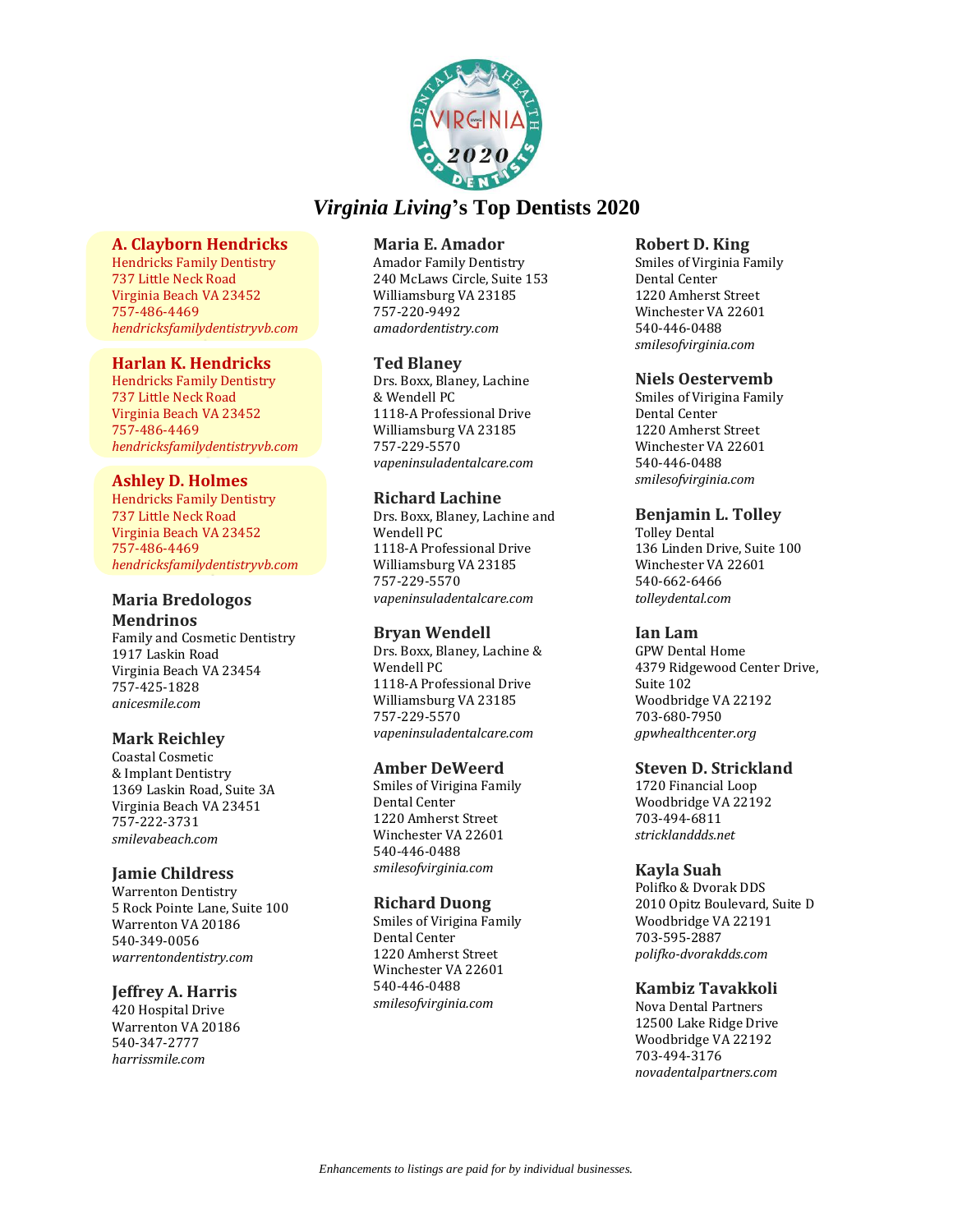

# **Oral and Maxillofacial Surgery**

### **Kevin Brewer**

Alexandria Oral Surgery, PC 4660 Kenmore Avenue, Suite 204 Alexandria VA 22304 703-370-3012 *alexandriaoralsurgery.com*

### **David M. Morgan**

124 South West Street, Suite 103 Alexandria VA 22314 703-751-7841 *alexandriaoms.com*

### **Cyrus Ramsey**

Fairfax Oral & Maxillofacial Surgery 2800 Eisenhower Avenue, Suite 230 Alexandria VA 22314 703-636-0392 *fairfaxoralsurgery.com*

# **Jeffrey Rothman**

Alexandria Oral Surgery, PC 4660 Kenmore Avenue, Suite 204 Alexandria VA 22304 703-370-3012 *alexandriaoralsurgery.com*

### **Daniel Winokur**

Fairfax Oral & Maxillofacial Surgery 2800 Eisenhower Avenue, Suite 230 Alexandria VA 22314 703-636-0392 *fairfaxoralsurgery.com*

# **Kenneth Blais**

Northern Virginia Surgical Arts 611 S. Carlin Springs Road, Suite 308 Arlington VA 22204 703-379-2700 *novasurgicalarts.com*

# **Andrew E. Bluhm**

Loudoun Oral and Maxillofacial Surgery 44340 Premier Plaza, Suite 100 Ashburn VA 20147 703-729-8700 *loudounoms.com*

# **Steve S. Dorsch**

Loudoun Oral and Maxillofacial Surgery 44340 Premier Plaza, Suite 100 Ashburn VA 20147 703-729-8700 *loudounoms.com*

# **Chirag R. Patel**

Ashburn Oral Surgery 20405 Exchange Street, Suite 251 Ashburn VA 20147 703-342-4220 *ashburnoralsurgery.com*

# **Gene A. Vandervort**

Loudoun Oral and Maxillofacial Surgery 44340 Premier Plaza, Suite 100 Ashburn VA 20147 703-729-8700 *loudounoms.com*

### **Amir Naimi**

Northern Virginia Oral, Maxillofacial & Implant Surgery 5206 Lyngate Court Burke VA 22015 703-425-5010 *novaoms.com*

# **Pedram Yaghmai**

Northern Virginia Oral, Maxillofacial & Implant Surgery 5206 Lyngate Court Burke VA 22015 703-425-5010 *novaoms.com*

### **Nicholas B. Hill**

Charlottesville Oral Surgery and Dental Implant Center, PLLC 1415 Rolkin Court, Suite 101 Charlottesville VA 22911 434-295-0911 *cvilleoralsurgery.com*

# **Carlos R. Ibañez**

Charlottesville Oral Surgery & Dental Implant Center 1415 Rolkin Court, Suite 101 Charlottesville VA 22911 434-295-0911 *cvilleoralsurgery.com*

### **Brian P. Szakaly**

Western Branch Oral & Maxillofacial Surgery 4053 Taylor Road, Suite J Chesapeake VA 23321 757-484-2382 *westernbranchomfs.com*

### **Luke Winter**

Tidal Smiles Pediatric Dentistry 350 Johnstown Road, Suite C Chesapeake VA 23322 757-482-4777 *tidalsmiles.com*

### **Patrick Friend**

Fairfax Oral & Maxillofacial Surgery 10530 Rosehaven Street, Suite 111 Fairfax VA 22030 703-385-5777 *fairfaxoralsurgery.com*

# **Fred Liu**

Fairfax Oral & Maxillofacial Surgery 10530 Rosehaven Street, Suite 111 Fairfax VA 22030 703-385-5777 *fairfaxoralsurgery.com*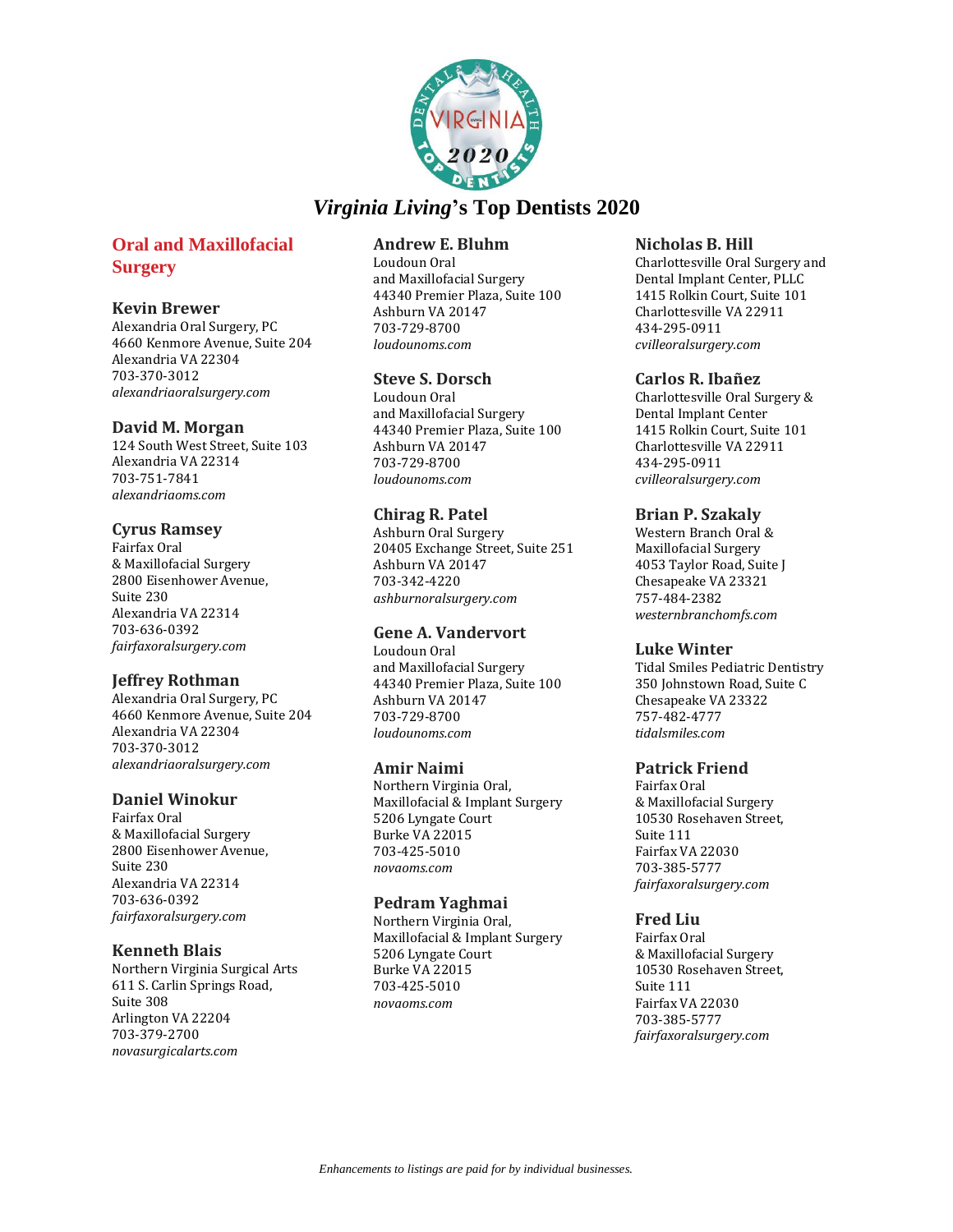

# **Jonathan Park**

Fairfax Oral & Maxillofacial Surgery 10530 Rosehaven Street, Suite 111 Fairfax VA 22030 703-385-5777 *fairfaxoralsurgery.com*

# **Kimberly Silloway**

Fairfax Oral & Maxillofacial Surgery 10530 Rosehaven Street, Suite 111 Fairfax VA 22030 703-385-5777 *fairfaxoralsurgery.com*

# **Huy C. Trinh**

Northern Virginia Center for Oral, Facial + Implant Surgery 4211 Fairfax Corner East Avenue, Suite 235 Fairfax VA 22030 703-449-8888 *thenvc.com*

# **Todd Brandt**

Blue Ridge Oral & Maxillofacial Surgery 54 South Medical Park Drive Fishersville VA 22939 540-886-2956 *blueridgeoralsurgery.com*

# **Mauricio Herrera**

Virginia Oral & Facial Surgery 4805 Lake Brook Drive, Suite 150 Glen Allen VA 23060 804-270-4870 *oralfacialsurgery.com*

### **William L. Davenport**

Hampton Roads Oral and Maxillofacial Surgery 901 Enterprise Parkway, Suite 100 Hampton VA 23666 757-874-6501 *hamptonroadsoms.com*

# **Bradley Trotter**

Hampton Oral & Facial Surgery 3000 Coliseum Drive, Suite 204 Hampton VA 23666 757-838-3975 *hamptonoms.com*

# **William T. Goodwin II**

Goodwin & Reichert Dental Specialists 3344 Emmaus Road Harrisonburg VA 22801 540-705-0195 *goodwinofs.com*

### **Aaron Quitmeyer**

Shenandoah Oral and Facial Surgery 2031 Legacy Lane Harrisonburg VA 22801 540-433-1751 *shenandoahofs.com*

### **Barry R. Maharaj**

Lansdowne Oral Surgery & Chantilly Oral Surgery 19441 Golf Vista Plaza, Suite 130 Lansdowne VA 20176 703-723-7858 *myoralsurgeons.com*

### **Craig E. Vigliante**

Potomac Surgical Arts, P.C. 19440 Golf Vista Plaza, Suite 130 Leesburg VA 20176 703-723-5366 *potomacsurgicalarts.com*

### **Snehal R. Patel**

Lorton-Springfield Dental Implant & Oral Surgery 9010 Lorton Station Blvd, Suite 140 Lorton VA 22079 703-436-4633 *lortonoralsurgery.com*

### **M. Timothy Gocke**

Virginia Oral, Facial & Implant Surgery 7601 Lewinsville Road, Suite 203 McLean VA 22102 703-388-2805 *virginiaoralimplantsurgery.com*

### **Sang Y. Kim**

Sang Y Kim DMD, MD, PC 6845 Elm Street, Suite 305 McLean VA 22101 703-867-9499 *drkimoralsurgery.com*

### **Kanyon R. Keeney**

Virginia Oral & Facial Surgery 7481 Right Flank Road, Suite 120 Mechanicsville VA 23116 804-559-5416 *vadentalimplants.com*

# **John Truitt**

Truitt Oral Surgery 8249 Crown Colony Parkway, Suite 103 Mechanicsville VA 23116 804-789-0230 *truittoralsurgery.com*

### **Bryan P. Wheeler**

Virginia Oral & Facial Surgery 7481 Right Flank Road, Suite 120 Mechanicsville VA 23116 804-559-5416 *oralfacialsurgery.com*

### **Joseph Niamtu**

Niamtu Cosmetic Facial Surgery 11319 Polo Place Midlothian VA 23113 804-934-3223 *lovethatface.com*

# **D. Omar Watson**

Virginia Oral & Facial Surgery 6031 Harbour Park Drive Midlothian VA 23112 804-608-3200 *oralfacialsurgery.com*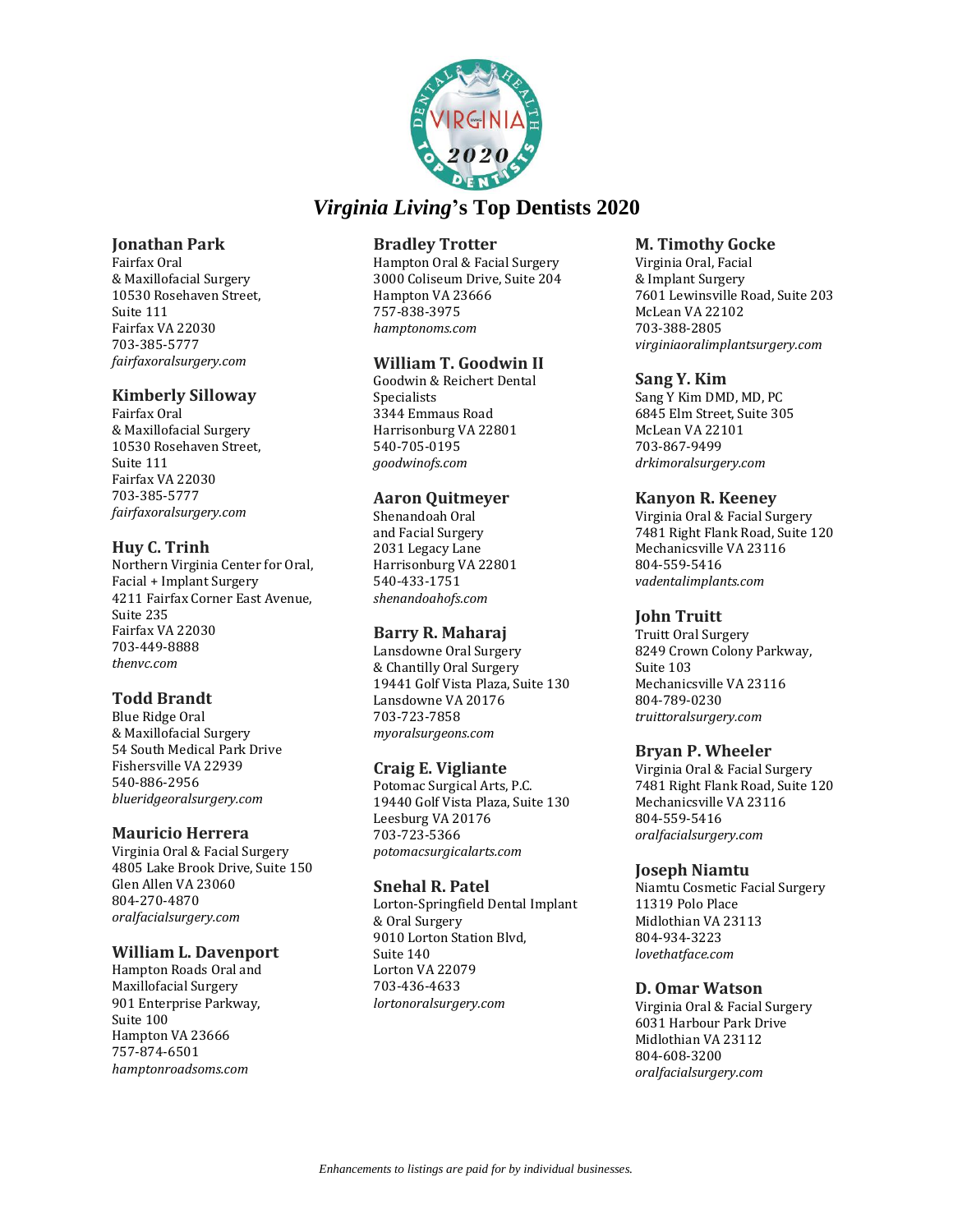

### **Ross N. Wlodawsky**

Virginia Oral & Facial Surgery 11319 Polo Place Midlothian VA 23113 804-794-0794 *oralfacialsurgery.com*

### **Charles Cabaniss**

Colony Square Oral & Maxillofacial Surgery 710 Denbigh Blvd, Suite 7D Newport News VA 23608 757-877-9325 *cabanissandleistoralsurgery.com*

# **Jeffrey Kenney**

Jeff Kenney Oral Surgery 12420 Warwick Blvd, Building 2A Newport News VA 23606 757-595-1457 *oralsurgeryvirginia.com*

### **N. Ray Lee**

Oyster Point Oral and Facial Surgery 11842 Rock Landing Drive, Suite 105 Newport News VA 23606 757-596-1200 *oysterpointoralandfacialsurgery.com*

### **Kenneth L. Tankersley**

Hampton Roads Oral & Maxillofacial Surgery 716 Denbigh Blvd, Suite C-1 Newport News VA 23608 757-874-6501 *hamptonroadsoms.com*

### **Lynn T. Jett**

Jett and Sellers Oral and Maxillofacial Surgery 3316 Tyre Neck Road Portsmouth VA 23703 757-483-2110 *sentara.com*

### **Mark A. LaRusso**

Jett and Sellers Oral and Maxillofacial Surgery 3316 Tyre Neck Road Portsmouth VA 23703 757-483-2110 *sentara.com*

# **A. Omar Abubaker**

VCU School of Dentistry 521 North 11th Street Richmond VA 23298 804-828-0602 *oralmaxillofacialsurgery.vcu.edu*

### **Neil Agnihotri**

Virginia Oral & Facial Surgery 7702 Parham Road, Suite 103 Richmond VA 23294 804-270-5028 *oralfacialsurgery.com*

# **Charles Boxx**

Commonwealth Oral & Facial Surgery 8503 Patterson Avenue, Suite A Richmond VA 23229 804-354-1600 *commonwealthofs.com*

# **Jeffrey Cyr**

Commonwealth Oral & Facial Surgery 8503 Patterson Avenue, Suite A Richmond VA 23229 804-354-1600 *commonwealthofs.com*

### **George R. Deeb**

VCU School of Dentistry 521 North 11th Street Richmond VA 23298 804-628-6637 *vcudentalcare.com*

### **Thomas Eschenroeder**

Commonwealth Oral & Facial Surgery 8503 Patterson Avenue, Suite A Richmond VA 23229 804-354-1600 *commonwealthofs.com*

#### **Andrew Ferguson**

Commonwealth Oral & Facial Surgery 8503 Patterson Avenue, Suite A Richmond VA 23229 804-354-1600 *commonwealthofs.com*

### **Ammar Sarraf**

Commonwealth Oral & Facial Surgery 8503 Patterson Avenue, Suite A Richmond VA 23229 804-354-1600 *commonwealthofs.com*

### **Gregory Zoghby**

Commonwealth Oral & Facial Surgery 8503 Patterson Avenue, Suite A Richmond VA 23229 804-354-1600 *commonwealthofs.com*

### **Jason I. Margolis**

Roanoke Oral Surgery 6035 Peters Creek Road Roanoke VA 24019 540-362-5900 *roanokeoralsurgery.com*

#### **Maynard P. Phelps**

Virginia Oral & Facial Surgery 5510 Whiteside Road Sandston VA 23150 804-737-0992 *oralfacialsurgery.com*

### **Mark Armanious**

Stone Ridge Oral + Facial Surgery 24600 Millstream Drive Stone Ridge VA 20105 703-327-5655 *stoneridgeoralsurgery.com*

### **Edward Delgado**

Delgado & Kuzmik, P.C. 8230 Leesburg Pike, Suite 720 Tysons Corner VA 22182 703-547-8983 *dkoms.com*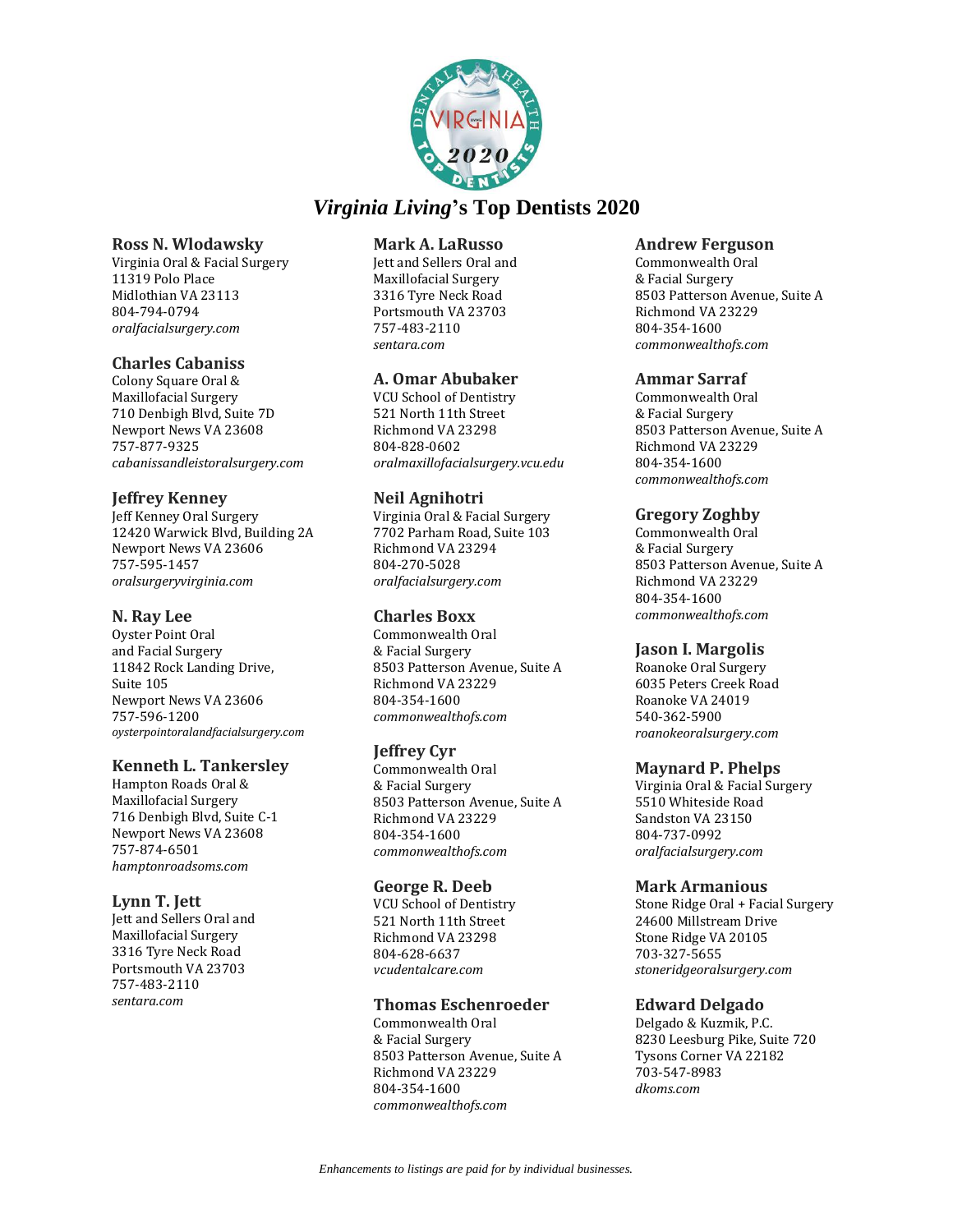

### **Michael Kuzmik**

Delgado & Kuzmik, P.C. 8230 Leesburg Pike, Suite 720 Tysons Corner VA 22182 703-547-8983 *dkoms.com*

### **Christopher E. Bonacci**

361 Maple Avenue West, Suite 200 Vienna VA 22180 703-255-9400 *drbonacci.com*

### **Frank J. Beale**

Coastal Virginia Oral & Maxillofacial Surgery 2117 McComas Way, Suite 101 Virginia Beach VA 23456 757-426-6155 *coastalvaomfs.com*

### **Trent Conelias**

Eastern Virginia OMS 6033 Providence Road Virginia Beach VA 23464 757-424-2672 *easternvirginiaoms.com*

# **Melvin Ford**

Oral Surgery of Tidewater 2875 Sabre Street, Suite 260 Virginia Beach VA 23452 757-499-6886 *ostvb.com*

### **Klaus D. Guter**

Oral Surgery of Tidewater 2875 Sabre Street, Suite 260 Virginia Beach VA 23452 757-499-6886 *ostvb.com*

### **Sanford N. Morrison**

Morrison & Morrison DDS Ltd 904 Kempsville Road, Suite 102 Virginia Beach VA 23464 757-467-8000 *sentara.com*

# **Richard Quigg**

Quigg Oral Surgery 984 First Colonial Road, Suite 300 Virginia Beach VA 23454 757-496-6690 *quiggoralsurgery.com*

# **Shaun B. Rai**

Rai Oral Surgery & Dental Implants 933 First Colonial Rd, Suite 205 Virginia Beach VA 23454 757-777-9883 *raioralsurgery.com*

### **Geoffrey Schreiber**

Eastern Virginia OMS 6033 Providence Road Virginia Beach VA 23464 757-424-2672 *easternvirginiaoms.com*

#### **Sophie L. Oswald**

Northern Virginia Center for Oral, Facial + Implant Surgery 225 Oak Springs Drive Warrenton VA 20186 540-347-0274 *thenvc.com*

### **Paul K. Hartmann**

Oral and Maxillofacial Surgery of Williamsburg 1323 Jamestown Road, Suite 203 Williamsburg VA 23185 757-253-2393 *williamsburgoms.com*

### **Vincent Coviello**

Winchester Oral Surgery Center 1010 Amherst Street Winchester VA 22601 540-504-7300 *winchesteroralsurgerycenter.com*

### **Steven Robertson**

Fairfax Oral & Maxillofacial Surgery 3421 Commission Court, Suite 202 Woodbridge VA 22192 703-672-4200 *fairfaxoralsurgery.com*

### **Kevin D. Kiely**

Coastal Oral Maxillofacial Surgery & Implants 5408 Discovery Park Blvd, Suite 101 23188 757-208-0138 *coastaloralsurgery.com*

# **Orthodontics**

# **Herbert M. Hughes**

Hughes Orthodontics 7906 Andrus Road, Suite 18 Alexandria VA 22306 703-360-8660 *hughesortho.com*

### **Justin Hughes**

Hughes Orthodontics 7906 Andrus Road, Suite 18 Alexandria VA 22306 703-360-8660 *hughesortho.com*

### **Donald F. Larson**

Larson Orthodontics 814 N. Saint Asaph Street, 2nd Floor Alexandria VA 22314 703-838-8998 *smilesbylarson.com*

### **William S. Lee**

Alexandria Braces 6400 Beulah Street, Suite 103 Alexandria VA 22310 703-347-9876 *alexandriabraces.com*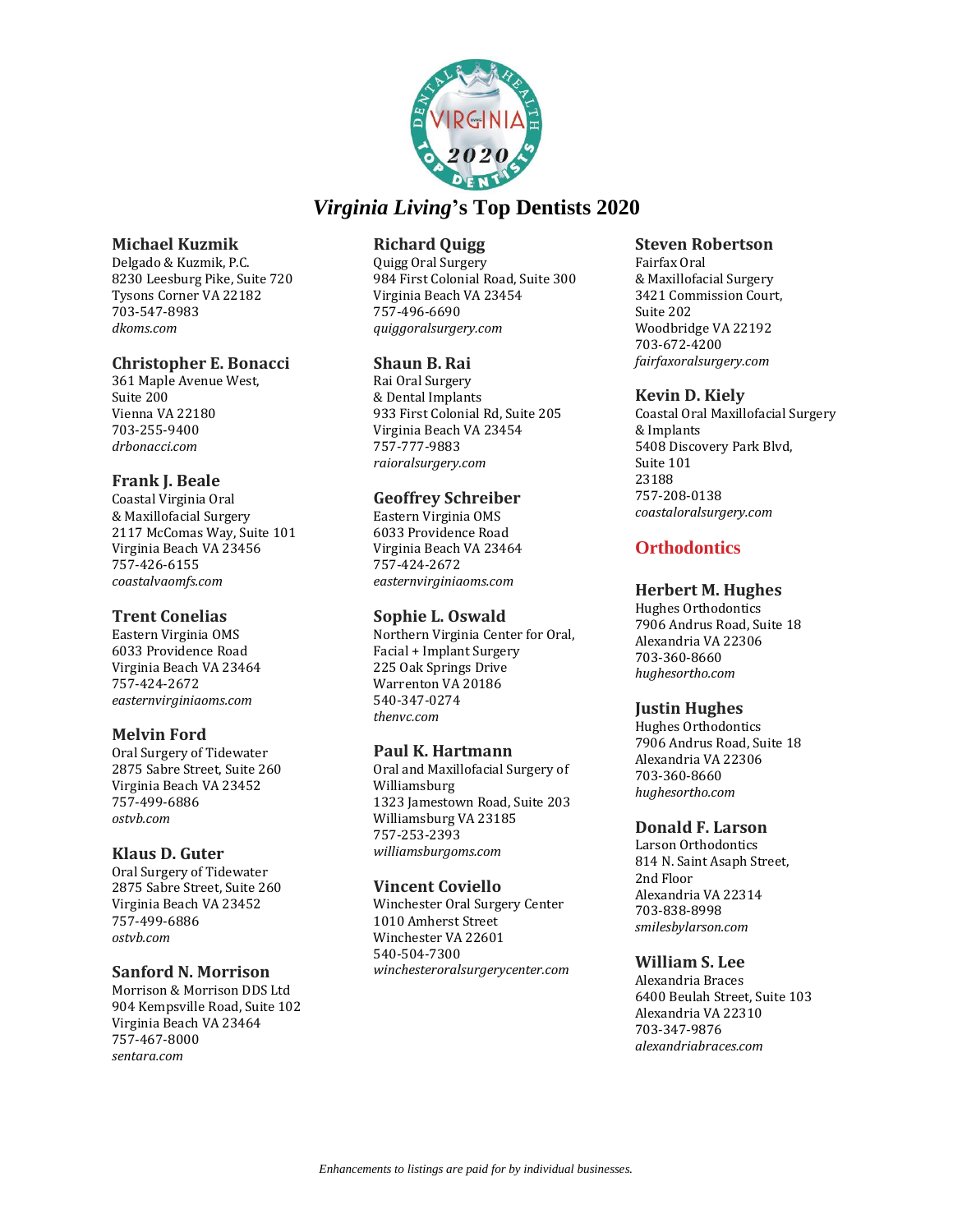

### **Quoc Lu**

First Impression Orthodontics 6479 Old Beulah Street Alexandria VA 22315 703-822-0010 *firstimpressionorthodontics.com*

### **Alan Savage**

Parker-Gray Pediatric Dental Care 224 N. Fayette Street Alexandria VA 22314 703-519-7275 *alexandriakidsdentist.com*

# **Meghan J. Lindgren**

Ellis & Lindgren Orthodontics 4600 John Marr Drive, Suite 401 Annandale VA 22003 703-750-9393 *eldortho.com*

# **Curtis L. Abigail**

Abigail Orthodontics 3801 N. Fairfax Drive, Suite 60 Arlington VA 22203 703-522-0522 *abigailorthodontics.com*

# **Darin Iverson**

Iverson Orthodontics 5401 Lee Highway Arlington VA 22207 703-536-7846 *iversonortho.com*

### **Crissy Markova**

Virginia Center for Orthodontics 1600 Wilson Blvd, Suite 810 Arlington VA 22209 703-774-3070 *vcosmiles.com*

### **Hani Thariani**

Thariani Orthodontics 2501 N. Glebe Road, Suite 300 Arlington VA 22207 703-527-5654 *tbraces.com*

# **Zachary Casagrande**

Northern Virginia Orthodontics 22855 Brambleton Plaza, Suite 200 Ashburn VA 20148 703-574-2174 *nvorthodontics.com*

# **Nikolay Mollov**

Modern Orthodontics 10298 Bristow Center Drive Bristow VA 20136 703-436-0006 *modernorthova.com*

# **Sherif Elhady**

Trü Orthodontics 6505-B Sydenstricker Road Burke VA 22015 703-910-3795 *truorthodontics.us*

# **Rodney J. Klima**

Klima Orthodontics 5204-B Lyngate Court Burke VA 22015 703-425-5125 *klimaortho.com*

# **Ann-Colter Cheron**

Cheron Orthodontics 6101 Redwood Square Center, Suite 305 Centreville VA 20121 703-818-8860 *cheronorthodontics.com*

### **Louis Filippone**

Dr. Filippone Orthodontist 6138 Redwood Square Center, Suite 103 Centreville VA 20121 703-815-0127 *nvaortho.com*

# **Denis Britto**

Britto Orthodontics 4080 Lafayette Center Drive, Suite 160-A Chantilly VA 20151 703-230-6784 *brittoorthodontics.com*

### **Bill Crutchfield**

Orthodontics by Crutchfield 14012-E Sullyfield Circle Chantilly VA 20151 703-263-0575 *orthodonticsbycrutchfield.com*

### **Andrew Glassick**

Hamer & Glassick Orthodontics 2202 N. Berkshire Road Charlottesville VA 22901 434-296-0188 *cvillebraces.com*

### **David B. Hamer**

Hamer & Glassick Orthodontics 2202 N. Berkshire Road Charlottesville VA 22901 434-296-0188 *cvillebraces.com*

### **William G. Horbaly**

Horbaly Orthodontics 240 Hydraulic Ridge Road, Suite 202 Charlottesville VA 22901 434-973-6542 *horbalyortho.com*

### **Todd Bivins**

Bivins Orthodontics 220 Mount Pleasant Road, Suite 200 Chesapeake VA 23322 757-546-3888 *bivinsorthodontics.com*

# **Scott Frey**

Hatcher Orthodontics 3253 Taylor Road, Suite 100 Chesapeake VA 23321 757-488-6080 *hatcherorthodontics.com*

### **William R. Hatcher**

Hatcher Orthodontics 3253 Taylor Road, Suite 100 Chesapeake VA 23321 757-488-6080 *hatcherorthodontics.com*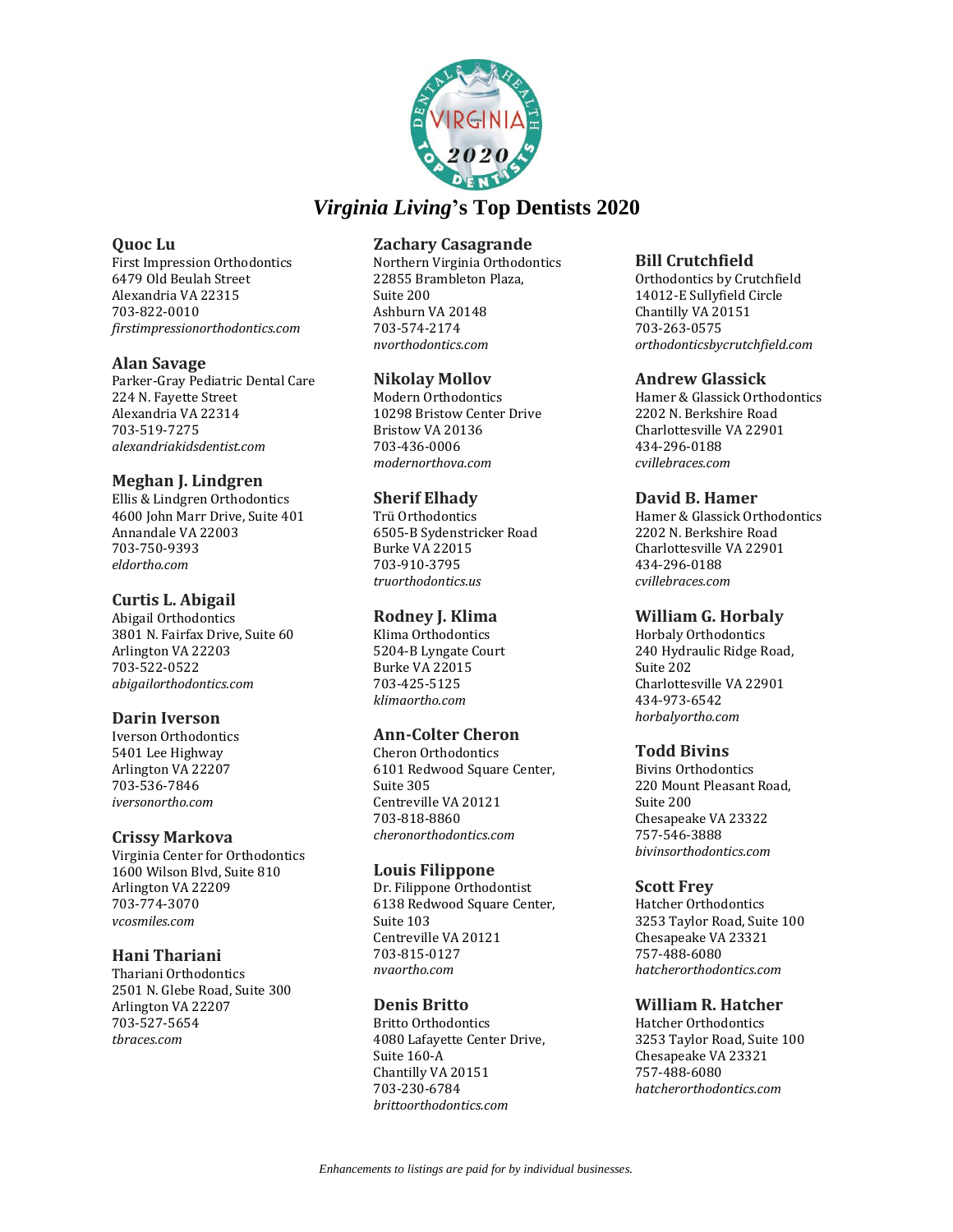

# **Holly R. Eppard**

Eppard Orthodontics 1100 Sunset Lane, Suite 1110 Culpeper VA 22701 540-825-6064 *eppardortho.com*

### **David C. Jones**

Danville Dental Associates 5011 Riverside Drive, Suite B Danville VA 24541 434-822-1332 *danvilledentalassociates.com*

### **Nikki T. Nguyen**

Dental One Associates 9661-C Main Street Fairfax VA 22031 571-364-7943 *smilevirginia.com*

### **Scott Berman**

Berman & Lee Orthodontics 311 Park Avenue Falls Church VA 22046 703-241-9191 *bermanandlee.com*

# **Seth D. Feldman**

Feldman Specialists in **Orthodontics** 313 Park Avenue, Suite G1 Falls Church VA 22046 703-534-3730 *dentistsfallschurchva.com*

### **Michael Dunegan**

Dunegan Orthodontics 7001 Heritage Village Plaza, Suite 130 Gainesville VA 20155 703-753-4996 *drdunegan.com*

# **Frank P. Iuorno Jr.**

West End Orthodontics 12000 Wyndham Lake Drive, Suite C Glen Allen VA 23059 804-364-8366 *westendortho.com*

# **Richard Villa**

Villa Orthodontics 10120 W. Broad Street, Suite L Glen Allen VA 23060 804-747-0137 *villaorthodontics.com*

### **Paul White**

White Orthodontics For Braces 5237 Hickory Park Drive Glen Allen VA 23059 804-747-7447 *smilerichmond.com*

### **Noeen Arshad**

All Smiles Harrisonburg 129 University Blvd, Suite A Harrisonburg VA 22801 540-432-1300 *allsmilesharrisonburg.com*

### **Frances M. Kray**

2505-A Evelyn Byrd Avenue Harrisonburg VA 22801 540-433-8814 *krayorthodontics.com*

# **Michael A. Weiler**

Weiler Orthodontics 119 University Blvd, Suite D Harrisonburg VA 22801 540-433-3790 *weilerorthodontics.com*

### **Wyatt Loflin**

James River Orthodontics 11934 W. Broad Street, Suite 210 Henrico VA 23233 804-672-8607 *jamesriverorthodontics.com*

### **Erika A. Sachno**

Short Pump Orthodontics 3438 Lauderdale Drive, Suite 16 Henrico VA 23233 804-308-0158 *shortpumportho.com*

### **Larry Scarborough**

James River Orthodontics 11934 W. Broad Street, Suite 210 Henrico VA 23233 804-672-8607

### **A. B. Hammond**

Dr. A. B. Hammond PC **Orthodontics** 208 East Washington Street Lexington VA 24450 540-463-7744 *cmysmile.com*

### **Thomas Daczkowski**

Dr. D's Smiles Daczkowski **Orthodontics** 8715 Stonewall Road Manassas VA 20110 703-361-4278 *daczkowskiortho.com*

### **Paul Patterson**

Patterson Orthodontics 10563 Crestwood Drive Manassas VA 20109 703-361-8411 *pattersonorthodontics.com*

### **Edward Snyder**

Snyder Orthodontics 101 Cleveland Avenue, Suite 6 Martinsville VA 24112 276-632-4144 *doctorsnyder.com*

### **Mark Luposello**

LM Orthodontics 6858 Old Dominion Drive, Suite 100 McLean VA 22101 703-495-2888 *lmsmiles.com*

# **Robert Marzban**

LM Orthodontics 6858 Old Dominion Drive, Suite 100 McLean VA 22101 703-495-2888 *lmsmiles.com*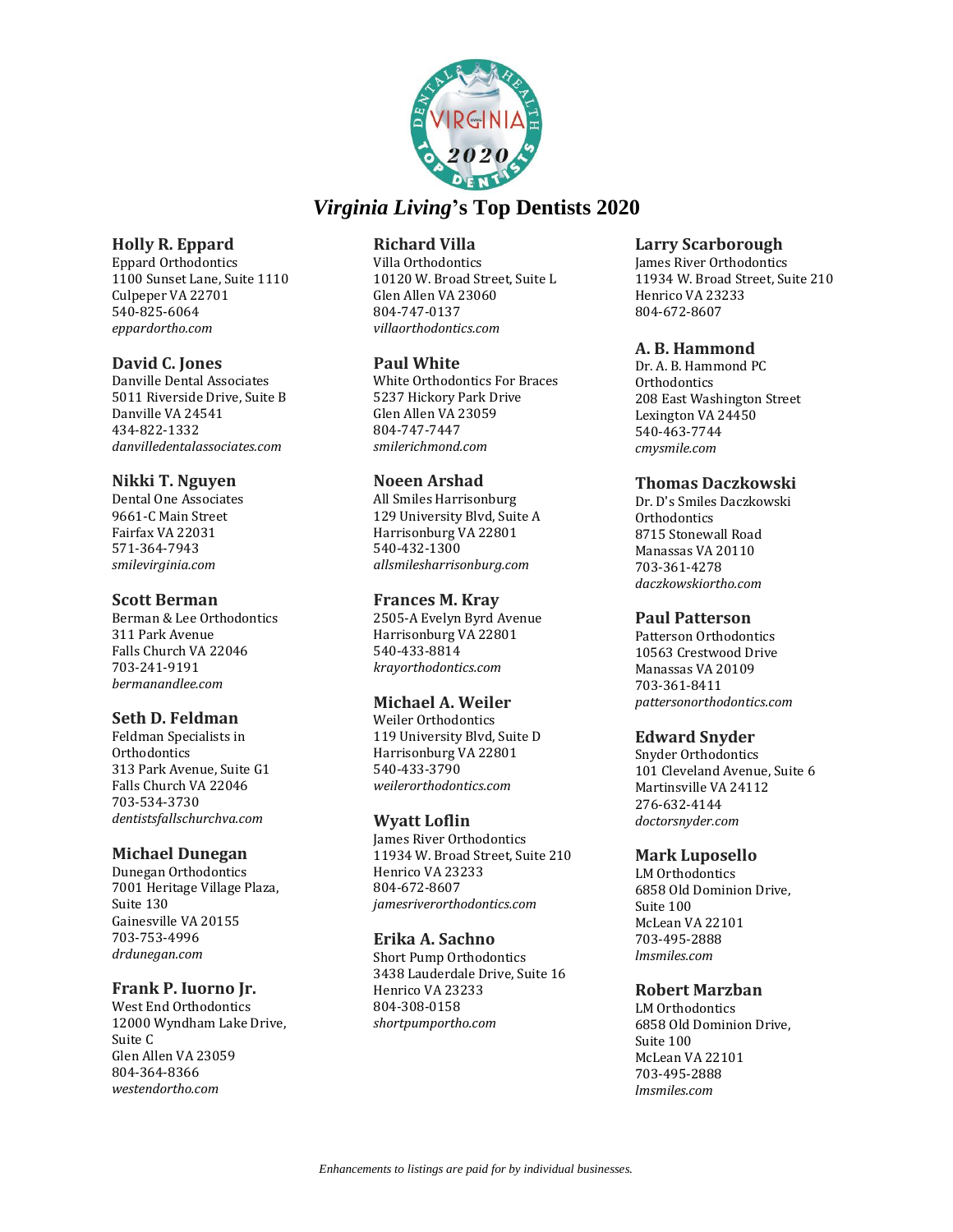

### **Deirdre J. Maull**

Deirdre Maull Orthodontics 6845 Elm Street, Suite 505 McLean VA 22101 703-556-9400 *maullortho.com*

### **Lan Tran**

Novel Smiles 8180 Greensboro Drive, Suite 100 McLean VA 22102 703-942-8882 *novelsmiles.com*

### **Pamela Regimbal**

Aloha Orthodontics 8266 Jupiter Drive Mechanicsville VA 23116 804-746-7720 *alohabraces.us*

### **Jeff Beyer**

Commonwealth Orthodontics 6657 Lake Harbour Drive Midlothian VA 23112 804-739-6600 *commonwealthortho.com*

# **C. William Dabney**

Dabney Orthodontics 304 Browns Hill Court Midlothian VA 23114 804-794-8943 *drdabney.com*

### **Dale Rogers**

Virginia Family Dentistry, P.C. 14001 Charter Park Drive Midlothian VA 23114 804-417-0245 *vadentist.com*

### **David L. Forrest**

Forrest Orthodontics 729 Thimble Shoals Boulevard, Suite 7-A Newport News VA 23606 757-873-8800 *davidforrestbraces.com*

### **Kevin McGrath**

Oakton Family Orthodontics 2968-B Chain Bridge Road Oakton VA 22124 703-938-1900 *oaktonbraces.com*

### **Thomas M. Grisius**

Grisius Orthodontics 610 East Main Street Purcellville VA 20132 540-338-8125 *grisiusortho.com*

### **Kianoush Tari**

Tari Orthodontics 1021 East Main Street, Suite A Purcellville VA 20132 540-338-0004 *tariorthodontics.com*

### **Elvi Barcoma**

Northern Virginia Orthodontics 12110 Sunset Hills Road, Suite 475 Reston VA 20190 703-574-2174 *nvorthodontics.com*

### **Christine Kim**

Reston Orthodontics 1984 Isaac Newton Square West, Suite 101 Reston VA 20190 703-939-8000 *restonortho.com*

### **Christine Stang**

Stang Family Orthodontics 11150 Sunset Hills Road, Suite 120 Reston VA 20190 703-435-8283 *stangfamilyortho.com*

### **Stephan Tisseront**

Tisseront Orthodontics 11720 Plaza America Drive, Suite 110 Reston VA 20190 703-773-1200 *tisserontorthodontics.com*

### **Sheldon Bates**

Bates Orthodontics 3800 Stillman Parkway, Suite 101 Richmond VA 23233 804-934-9292 *batesbraces.com*

#### **Bryan A. Brassington**

Richmond Orthodontics 8503 Patterson Avenue Richmond VA 23229 804-740-7281 *rosmiles.com*

#### **George E. Davis**

Davis & Nyczepir Orthodontics 9015 Forest Hill Avenue Richmond VA 23235 804-272-7528 *richmondorthodontist.com*

### **Graham Gardner**

Gardner Orthodontics 1206 Willow Lawn Drive Richmond VA 23226 804-282-0505 *gardnerorthodontics.com*

### **Michael Holbert**

Holbert Family Orthodontics 10200 Three Chopt Road, Suite B Richmond VA 23233 804-270-7824 *holbertbraces.com*

### **David J. Nyczepir**

Davis & Nyczepir Orthodontics 9015 Forest Hill Avenue Richmond VA 23235 804-272-7528 *richmondorthodontist.com*

### **Curtis B. Wiltshire**

Richmond Orthodontics 8503 Patterson Avenue Richmond VA 23229 804-740-7281 *rosmiles.com*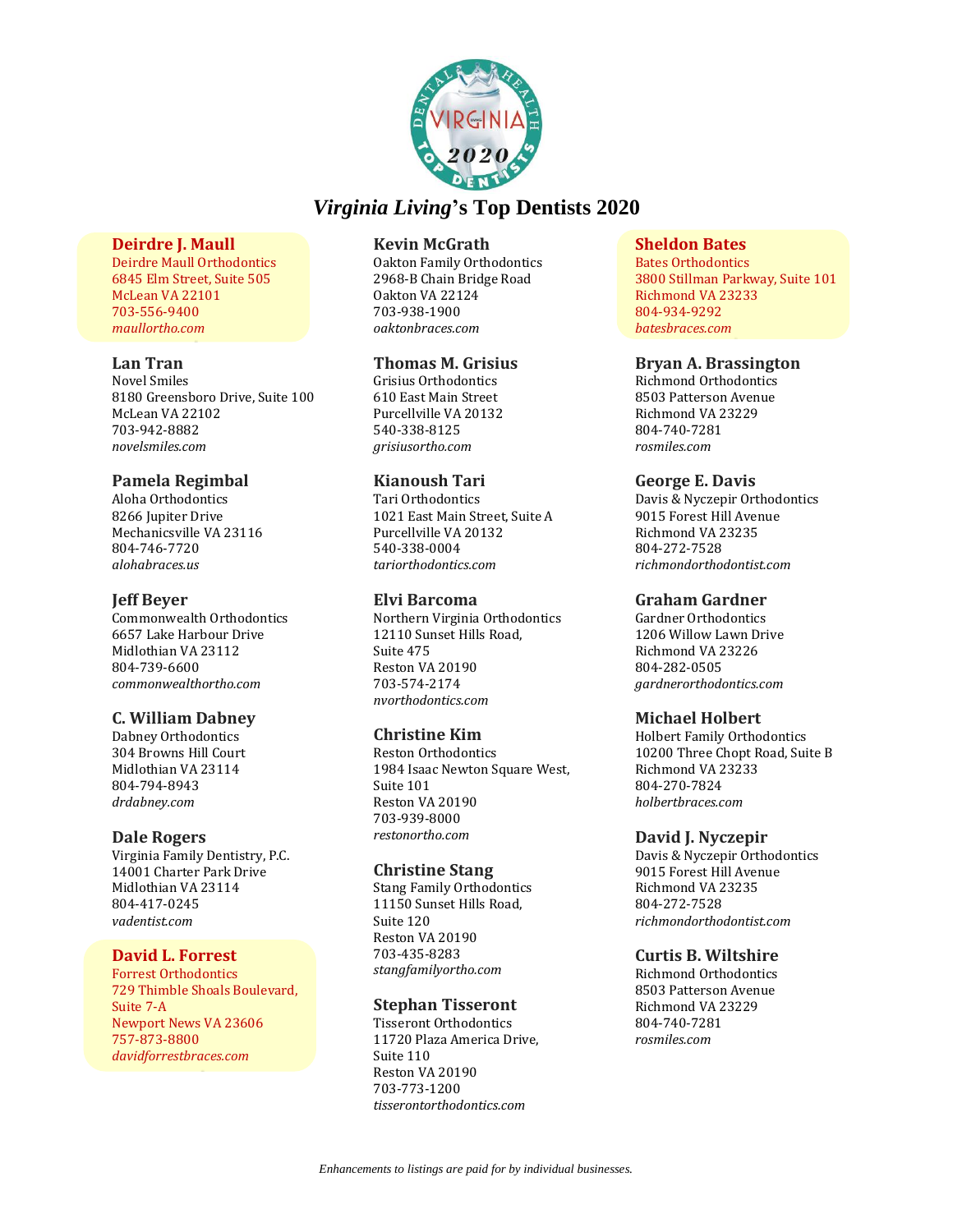![](_page_19_Picture_0.jpeg)

### **Neal D. Kravitz**

Kravitz Orthodontics 25055 Riding Plaza, Suite 110 South Riding VA 20152 703-722-2900 *kravitzorthodontics.com*

### **Brad Hudson**

Hudson Orthodontics 6116 Rolling Road, Suite 201 Springfield VA 22152 703-451-4666 *bhorthodontics.com*

### **David Hughes**

David Hughes Orthodontics 8314 Traford Lane, Suite A Springfield VA 22152 703-451-0502 *drhughesortho.com*

### **Bob Kumra**

Kumra Orthodontics 963 Garrisonville Road, Suite 102 Stafford VA 22556 540-602-7251 *kumraortho.com*

# **Chanda Ashley**

Ashley Orthodontics 211 Edgewood Road Staunton VA 24401 540-885-6815 *ashleyortho.com*

# **Quay W. Parrott III**

Parrott Orthodontics 17 Gosnell Crossing Staunton VA 24401 540-949-6600 *parrottorthodontics.com*

### **Rana Barakat**

Barakat Orthodontics & Invisalign Center 45745 Nokes Blvd, Suite 175 Sterling VA 20166 703-433-9330 *barakatortho.com*

### **Gregory D. Bath**

Dr. Bath Orthodontics 2535 Chain Bridge Road Vienna VA 22181 703-938-4614 *drgregbath.com*

### **Sarah Pavon Groy**

Klar Voorhees Holmes **Orthodontics** 5241 Providence Road Virginia Beach VA 23464 757-495-3110 *kvobraces.com*

### **Patrick B. Holmes**

Klar Voorhees Holmes Orthodontics 5241 Providence Road Virginia Beach VA 23464 757-495-3110 *kvobraces.com*

### **Nicholas Maddux**

Maddux Orthodontics 351 Edwin Drive, Suite 104 Virginia Beach VA 23462 757-499-3530 *madduxorthodontics.com*

### **Anthony R. Peluso**

Eastern Virginia Orthodontics 3145 Virginia Beach Blvd., Suite 101 Virginia Beach VA 23452 757-340-2881 *easternvirginiaorthodontics.com*

### **George J. Sabol**

Drs. Savage, Sabol & Visser 829 First Colonial Road Virginia Beach VA 23451 757-264-6925 *drssavagesabolvisser.com*

### **Anthony W. Savage**

Drs. Savage, Sabol & Visser 829 First Colonial Road Virginia Beach VA 23451 757-264-6925 *drssavagesabolvisser.com*

### **Britt E. Visser**

Drs. Savage, Sabol & Visser 829 1st Colonial Road, Suite 101 Virginia Beach VA 23454 757-428-1110 *drssavagesabolvisser.com*

### **Marni E. Voorhees**

Klar Voorhees Holmes **Orthodontics** 5241 Providence Road Virginia Beach VA 23464 757-495-3110 *kvobraces.com*

### **Joseph S. Errera**

Griffin & Errera Orthodontics 179 Broadview Avenue Warrenton VA 20186 540-347-1888 *geortho.com*

### **Juliana Miller**

Miller Orthodontics 361 Walker Drive Warrenton VA 20186 540-349-1331 *miller-ortho.com*

# **Yugal Behl**

Behl Orthodontics 5388 Discovery Park Blvd., Suite 240 Williamsburg VA 23188 757-224-3004 *behlorthodontics.com*

### **Matt Joosse**

Joosse Family Orthodontics 1116 Professional Drive, Suite A Williamsburg VA 23185 757-229-4181 *joossefamilyorthodontics.com*

# **Peter D. Wendell**

Williamsburg Orthodontics 4097-A Ironbound Road Williamsburg VA 23188 757-253-1200 *williamsburgorthodontics.com*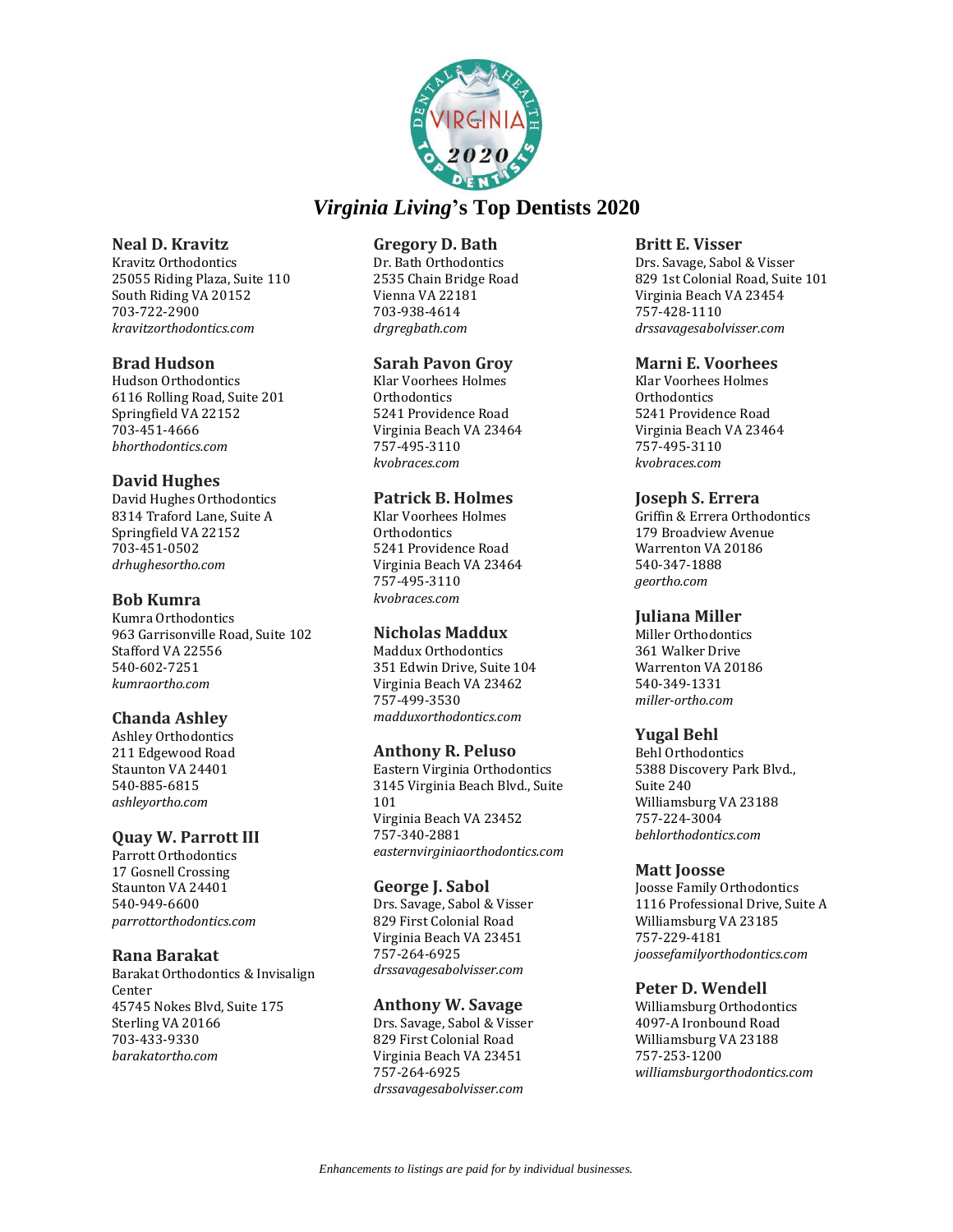![](_page_20_Picture_0.jpeg)

### **Damon W. DeArment**

Shenandoah Valley Orthodontics 1705 Amherst Street, Suite 103 Winchester VA 22601 540-667-9662 *shenandoahortho.com*

### **J. Matthew Hancock**

Hancock Orthodontics 519 W. Jubal Early Drive, Suite 101 Winchester VA 22601 703-777-9200 *hancockortho.com*

### **Ashley Larson**

Shenandoah Valley Orthodontics 1705 Amherst Street, Suite 103 Winchester VA 22601 540-667-9662 *shenandoahortho.com*

### **Patrick D. Hart**

Hart Orthodontics 12600 Lake Ridge Drive Woodbridge VA 22192 703-491-4278 *hartorthodontics.com*

# **Sheamus Hart**

Hart Orthodontics 12600 Lake Ridge Drive Woodbridge VA 22192 703-491-4278 *hartorthodontics.com*

# **Pediatric Dentistry**

### **Jayne Delaney**

50 South Pickett Street, Suite 120 Alexandria VA 22304 703-370-5437 *baby2th.com*

# **Rory Smith**

50 South Pickett Street, Suite 120 Alexandria VA 22304 703-370-5437 *baby2th.com*

### **Harshit Aggarwal**

Center for Dentofacial Aesthetics 7630 Little River Turnpike, Suite 115 Annandale VA 22003 703-256-2556 *cdavirginia.com*

# **Christine Reardon**

Dr. Christine Reardon, DMD PC 3565 Lee Highway, Suite A Arlington VA 22207 703-579-0367 *drreardon.com*

### **Lupita M. Roca**

Arlington Smile Center, L.L.C. 6950 Fairfax Drive Arlington VA 22213 703-237-7622 *arlingtonsmilecenter.com*

### **Jonathon Konz**

Little Smiles Pediatric Dentistry 42395 Ryan Road, Suite 108 Ashburn VA 20148 703-542-7000 *littlesmilesashburn.com*

# **Courtney Marzban**

NOVA Pediatric Dentistry & Orthodontics 21785 Filigree Court, Suite 208 Ashburn VA 20147 703-729-7005 *novasmilestogether.com*

### **Amy H. Adair**

9295 Old Keene Mill Road Burke VA 22015 703-440-9701 *adair-pedo.com*

### **Sara Bunin**

The Pediatric Office of Gary Kramer, DDS & Sara Bunin, DDS 5631 Burke Centre Parkway, Suite F Burke VA 22015 703-978-0051 *kbpediatricsmiles.com*

### **David Treff**

Pediatric Dentistry of Burke 5284 Lyngate Court Burke VA 22015 703-712-8077 *pediatricdentistryofburke.com*

### **Mala Britto**

Britto's Children's Dentistry 4080 Lafayette Center Dr. Suite 160-B Chantilly VA 20151 703-230-1000 *drbritto.com*

### **Jennifer Dixon**

Charlottesville Pediatric Dentistry 1620 Timberwood Blvd, Suite 201 Charlottesville VA 22911 434-975-7336 *cvillepediatricdentistry.com*

### **Brian Burke**

Just 4 Kids 4301 W. Hundred Road Chester VA 23831 804-318-1623 *just4kidsdentistryva.com*

# **Kevin Clifford**

Crozet Pediatric Dentistry, P.C 1005 Heathercroft Circle, Suite 300 Crozet VA 22932 434-205-4594 *crozetpediatricdentistry.com*

### **Alvin Amante**

Culpeper Kids Dentistry 18474 Crossroad Pkwy Culpeper VA 22701 540-727-8200 *culpeperkidsdentistry.com*

# **Bushra Bhatti**

Smilez Pediatric Dental Group 24565 Dulles Landing Drive, Suite 150 Dulles VA 20166 703-542-7300 *pediatricdentistloudoun.com*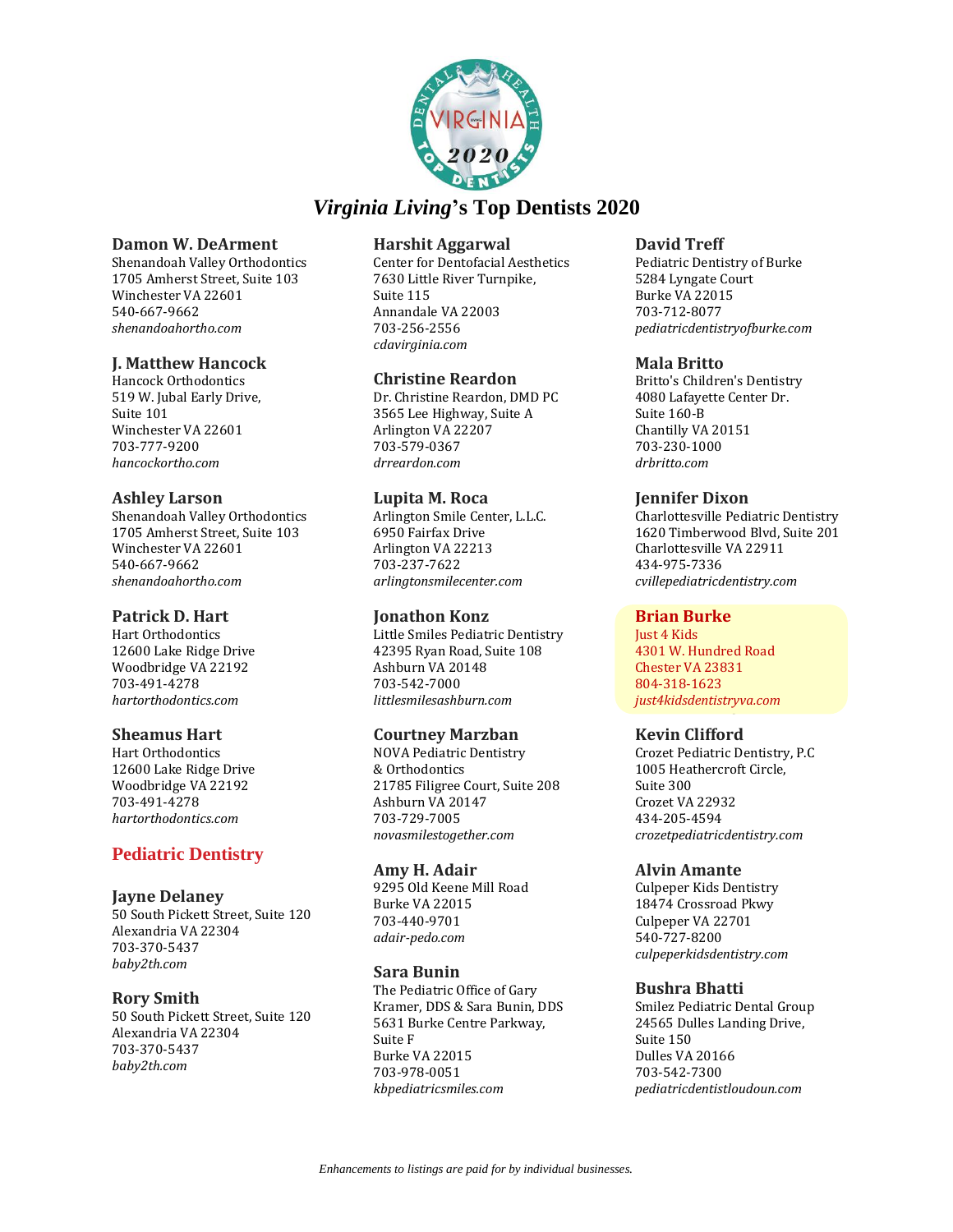![](_page_21_Picture_0.jpeg)

### **Girish Banaji**

Banaji Pediatric Dental Specialists 2843 Hartland Road, Suite 200 Falls Church VA 22043 703-849-1300 *banajidds.com*

# **Mirtha Giannina Galliani Alvarez**

Growing Smiles of Northern Virginia 80 E. Jefferson Street, Suite 400B Falls Church VA 22046 703-241-5437 *fallschurchpediatricdentistry.com*

# **Carla Stephan**

Growing Smiles of Northern Virginia 80 E. Jefferson Street, Suite 400B Falls Church VA 22046 703-241-5437 *fallschurchpediatricdentistry.com*

# **Justin Edwards**

Pediatric Dentistry of Fredricksburg 1300 Thornton Street, Suite 101 Fredericksburg VA 22401 540 371-3222 *fredericksburgpediatricdentist.co m*

# **Rhea Davis**

Gainesville Pediatric Dentistry 13555 Wellington Center Circle, Suite 105 Gainesville VA 20155 703-754-1580 *gpdsmile.com*

# **Shwetha Rai**

Gainesville Pediatric Dentistry 13555 Wellington Center Circle, Suite 105 Gainesville VA 20155 703-754-1580 *gpdsmile.com*

# **Arshia Shingler**

Gainesville Pediatric Dentistry 13555 Wellington Center Circle, Suite 105 Gainesville VA 20155 703-754-1580 *gpdsmile.com*

# **Sobia Carter**

RVA Children's Dentistry 10571 Telegraph Rd, Suite 101 Glen Allen VA 23059 804-729-8081 *rvachildrensdentistry.com*

# **Tetyana McCain**

Caring For Kids & Parents 901 Enterprise Pkwy., Suite 500 Hampton VA 23666 757-896-4900 *caring4kids.com*

# **David W. Merrell**

West End Pediatric Dentistry 12205 Gayton Road, Suite A Henrico VA 23238 804-741-1400 *westendpediatricdentistry.com*

# **Stephanie Voth**

Virginia Family Dentistry, P.C. 12040 W. Broad Street Henrico VA 23233 804-364-7010 *vadentist.com*

# **Lezley McIlveen**

GoSmiles Dentistry 131 Elden Street, Suite 130 Herndon VA 20170 703-722-8159 *gosmiles.com*

# **Carlos H. Monsalve**

Carlos H. Monsalve, DDS, P.C. 13320-F Franklin Farm Road Herndon VA 20171 703-481-1115 *teetharefun.com*

### **Kristina A. Biggs**

Destination Smile 9010 Lorton Station Blvd Lorton VA 22079 703-339-3993 *destination-smile.com*

# **Flavia Tingling**

Destination Smile 9010 Lorton Station Blvd Lorton VA 22079 703-339-3993 *destination-smile.com*

# **Golnaz Jalali**

McClean Pediatric Dentistry 6711 Whittier Ave, Suite 102 McLean VA 22101 703-356-1875 *mcleanpediatricdentist.com*

# **Maryam Mohammadi**

Beverly Pediatric Dentistry 1363 Beverly Road, Suite 250 McLean VA 22101 703-752-2200 *beverlypedo.com*

# **Holly Lewis**

Sparkle Pediatric Dentistry 8203 Center Path Lane Mechanicsville VA 23116 804-746-7382 *sparklepediatricdentistry.com*

# **Jo K. Cronly**

Children's Dentistry of Virginia 2400 Colony Crossing Place Midlothian VA 23112 804-639-6445 *childrensdentistryofva.com*

# **John Flowers**

Children's Dentistry of Virginia 2400 Colony Crossing Place Midlothian VA 23112 804-639-6445 *childrensdentistryofva.com*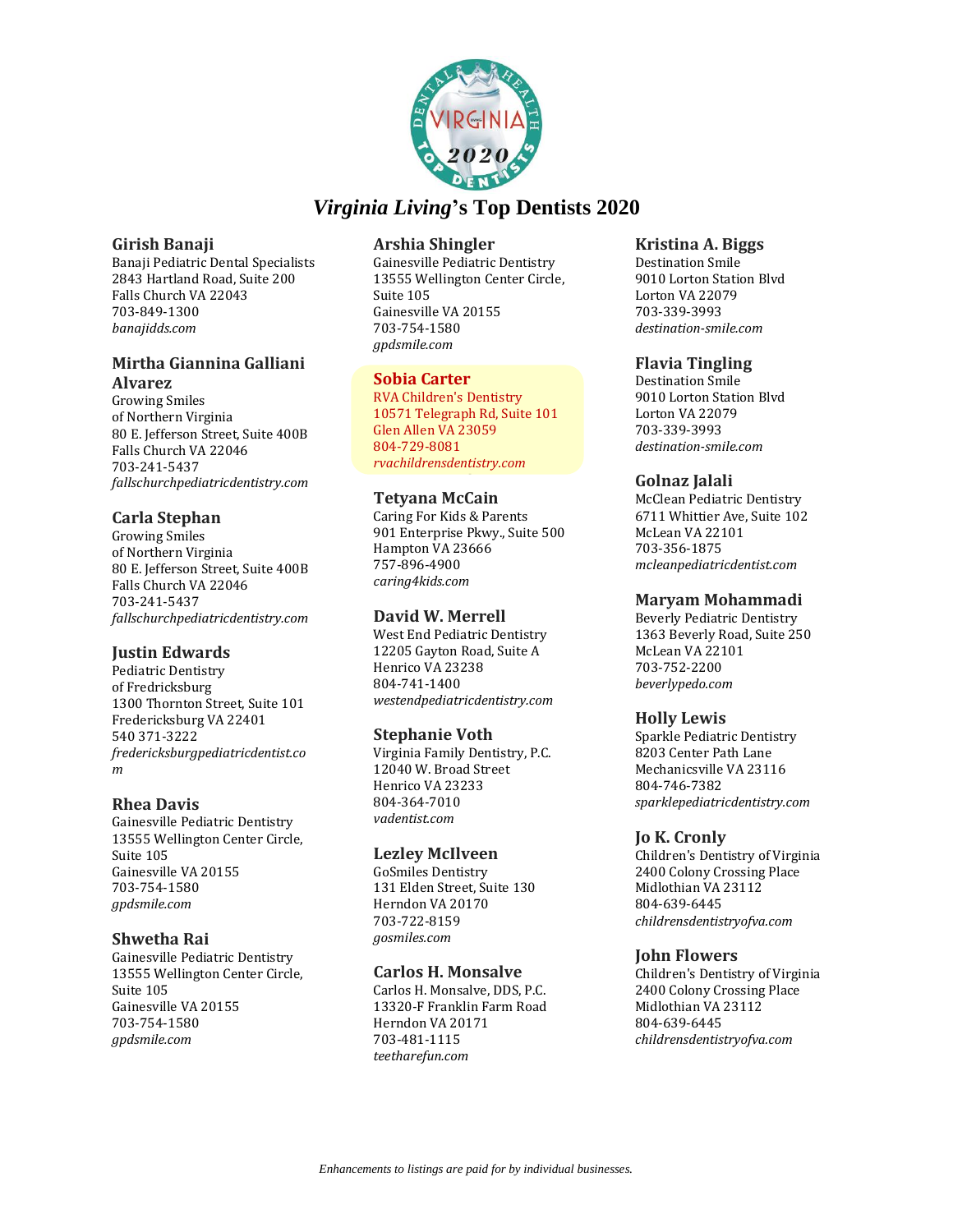![](_page_22_Picture_0.jpeg)

### **Ashley A. Harman**

Children's Dentistry of Virginia 2400 Colony Crossing Place Midlothian VA 23112 804-639-6445 *childrensdentistryofva.com*

### **Amanda Kuhn**

Children's Dentistry of Virginia 2400 Colony Crossing Place Midlothian VA 23112 804-639-6445 *childrensdentistryofva.com*

# **Shital Patel**

Midlothian Children's Dentistry 305 Schofield Drive Midlothian VA 23113 804-601-3139 *midlothianpediatricdentist.com*

# **Roger E. Wood**

Drs. Wood, Lombardozzi, Dunlevy, & Dunkin Pediatric Dentistry and Orthodontics 11601 Robious Road, Suite 130 Midlothian VA 23113 804-794-3498 *kidsdentists.com*

# **Bobby Garofalis**

Hampton Roads Pediatric Dentistry 220 Nat Turner Blvd Newport News VA 23606 757-240-5711 *hrpediatricdentistry.com*

# **Mark A. Huie**

Oceans of Smiles 12725 McManus Blvd, Building 1 Newport News VA 23602 757-874-0660 *oceansofsmiles.org*

# **Pamela A. Morgan**

Eastern Virginia Pediatric Dentistry 1806 Hampton Blvd, Suite A Norfolk VA 23517 757-627-7550 *drshamlinandmorgan.com*

# **Jonathan L. Wong**

Coastal Pediatric Dental & Anesthesia 6161 Kempsville Circle, Suite 345 Norfolk VA 23502 757-963-0001 *coastalpediatricdental.com*

# **Niloofar Mofakhami**

Children's Dentistry of Oakton 2960 Chain Bridge Road, Suite 300 Oakton VA 22124 703-255-3424 *childrensdentistryofoakton.com*

# **Laurie A. Birsch**

Laurie A. Birsch, DDS 3413 South Street Portsmouth VA 23707 757-398-1234 *tinyteethdentistry.com*

# **Nooshin Monajemy**

Purcellville Pediatric Dentistry 17333 Pickwick Drive, Suite A and B Purcellville VA 20132 540-441-7627 *novatoothfairy.com*

# **Rishita Jaju**

Smile Wonders 11790 Sunrise Valley Drive, Suite 105 Reston VA 20191 571-350-3663 *smilewonders.com*

# **Rishita A. Jaju**

Smile Wonders 11790 Sunrise Valley Drive, Suite 105 Reston VA 20191 571-350-3663 *smilewonders.com*

### **Neda Kalantar**

Pediatric Dentistry of Reston 1984 Isaac Newton Square, Suite 200 Reston VA 20190 703-435-1500 *kidsdentalsafari.com*

# **Reham AlNajjar**

Atkins, Maestrello, Miller and Associates Pediatric Dentistry 2560 Gaskins Road Richmond VA 23238 804-741-2226 *pediatricdentistrichmond.com*

# **Carl Atkins**

Pediatric Dentistry, P.C. 2560 Gaskins Road Richmond VA 23238 804-741-2226 *pediatricdentistrichmond.com*

# **Andrew Gibson**

Children's Dentistry of Richmond 4025 Mechanicsville Turnpike Richmond VA 23223 804-321-6800 *childrensdentistryofrichmond.com*

# **Elizabeth Miller**

Pediatric Dentistry, P.C. 2560 Gaskins Road Richmond VA 23238 804-741-2226 *pediatricdentistrichmond.com*

# **Corey Sheppard**

Roanoke Pediatric Dentistry 6112 Peters Creek Road Roanoke VA 24019 540-563-1660 *roanokepediatricdentistry.com*

# **Joy Phelps**

Commonwealth Pediatric Dental Specialists, PLLC 5506 Whiteside Road Sandston VA 23150 804-322-3669 *commonwealthkidsdentist.com*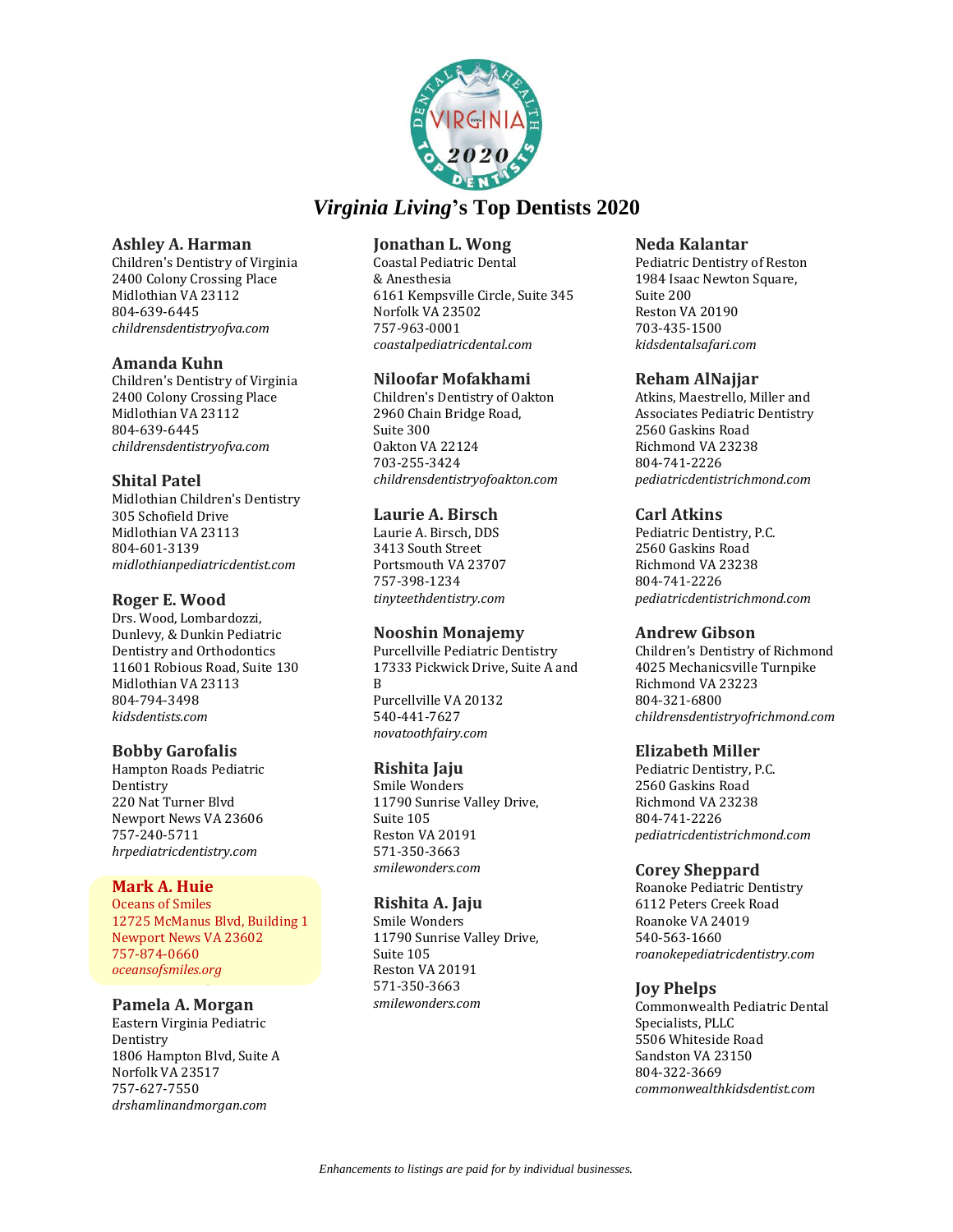![](_page_23_Picture_0.jpeg)

### **Anna Azar**

Junior Smiles of Stafford 963 Garrisonville Road, Suite 103 Stafford VA 22556 540-699-2441 *juniorsmilesofstafford.com*

### **Emmanuel Skordalakis**

Potomac Falls Pediatric Dentistry 46950 Jennings Farm Drive, Suite 160 Sterling VA 20164 703-421-3000 *pediatricdentistryofthefalls.com*

# **Gema Island**

Island Children's Dentistry 1500 Cornerside Blvd., Suite 310 Tysons Corner VA 22182 703-790-1320 *islandchildrensdentistry.com*

### **Sarah Ganjavi-Rejali**

Vienna Pediatric Dentistry 301 Maple Avenue West, Suite 400 Vienna VA 22180 703-938-6600 *viennapediatricdentistry.com*

### **Jessica M. Clark**

Beach Kids Dentistry 1300 Kempsville Road, Suite 5 Virginia Beach VA 23464 757-467-7797 *beachkidsdental.com*

### **Thomas L. Cox**

Cox Pediatric Dentistry 3145 Virginia Beach Blvd, Suite 200 Virginia Beach VA 23452 757-340-2400 *coxpediatricdentistry.com*

### **Amy Namsupak**

Konikoff Kids 2100 Lynnhaven Pkwy, Suite 200 Virginia Beach VA 23456 757-961-4000 *konikoffkids.com*

# **Rana Graham-Montaque**

Pediatric Dental Specialists of Williamsburg 213 Bulifants Boulevard, Suite B Williamsburg VA 23188 757-903-4525 *williamsburgpediatricdentist.com*

# **Gina C. Pham**

BriteStars Pediatric Dentistry 12602 Lake Ridge Drive Woodbridge VA 22192 703-490-5050 *britestars.net*

### **Lori Porras**

Lifetime Dental Care 14573 Potomac Mills Road Woodbridge VA 22192 703-499-9779 *lifetimedentalcareva.com*

### **David Herce**

Chompers Pediatric Dentistry 2643 George Washington Memorial Hwy A Yorktown VA 23693 757-759-8041 *chomperskidsdentistry.com*

# **Periodontics**

# **Antara Daru**

Precision Periodontics 4660 Kenmore Avenue, Suite 300 Alexandria VA 22304 703-823-2422 *precisioninperio.com*

### **Mark R. Gordon**

Mark R. Gordon, DDS, MS 2121 Eisenhower Avenue, Suite 502 Alexandria VA 22314 703-997-7114 *markgordondds.business.site*

### **Dima Lakkis**

4660 Kenmore Avenue, Suite 312 Alexandria VA 22304 703-823-2228 *alexandriaperiodontics.com*

### **Karl A. Smith**

2500 N. Van Dorn Street, Suite 128 Alexandria VA 22302 703-894-4867 *drkarlsmith.com*

# **Justin Zalewsky**

Precision Periodontics 4660 Kenmore Avenue, Suite 300 Alexandria VA 22304 703-823-2422 *precisioninperio.com*

# **Alfonso Patron**

Implant Logyca 1600 Wilson Blvd, Suite 960 Arlington VA 22209 703-465-5080 *implantlogyca.com*

# **Christine Karapetian**

Washington Periodontics 9004 Crownwood Court, Suite A Burke VA 22015 703-569-4040 *washingtonperio.com*

### **Georges Traboulsi**

Dulles Dental Group 5103 Westfields Blvd Centreville VA 20120 703-802-8999 *dullesdentalgroup.com*

### **Daniel Kelly**

Daniel and Ellen Kelly, DMD 905 Rio East Court, Suite B Charlottesville VA 22901 434-977-4592 *cvillekellydentist.com*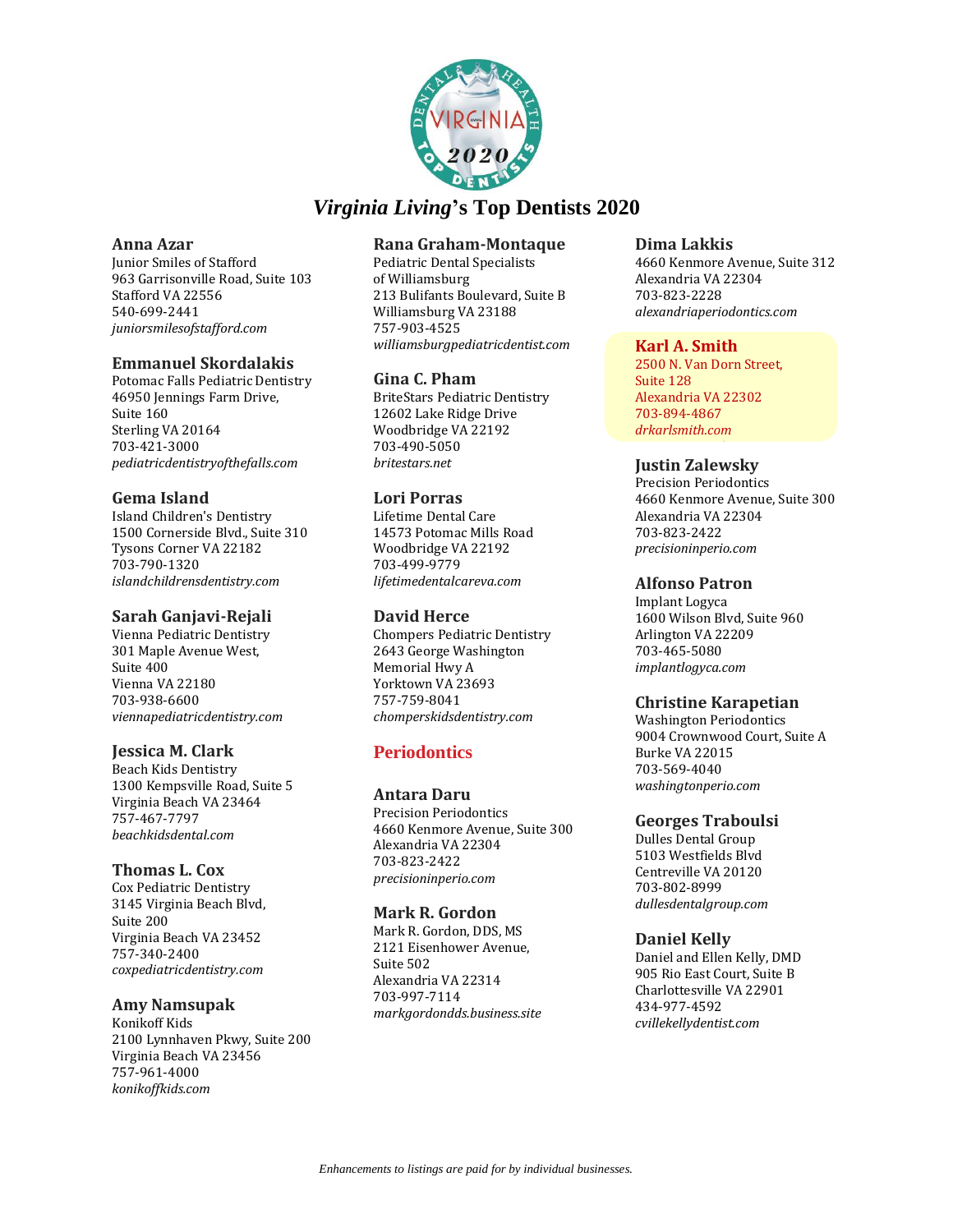![](_page_24_Picture_0.jpeg)

### **Mohamed Rezk**

Charlottesville Periodontics 2202 N. Berkshire Road, Suite 204 Charlottesville VA 22901 434-529-8885 *cvilleperio.com*

### **Kenneth J. Cavallari**

Tidewater Laser Perio & Implants 505 Independence Pkwy, Suite 108 Chesapeake VA 23320 757-412-0235 *drcavallari.com*

### **Robert Edmonds**

Dr. Robert M. Edmonds LTD 2995 Churchland Boulevard, Suite B Chesapeake VA 23321 757-484-4832 *robertedmondsdds.com*

# **Alain Jureidini**

Sapphire Dental 8622 Lee Hwy, Unit D Fairfax VA 22031 703-260-6622 *sapphiredentalva.com*

### **Michael E. Oppenheimer**

9938 Main Street Fairfax VA 22031 703-591-6700 *droppenheimer.com*

### **Edison Abril**

800 West Broad Street Falls Church VA 22046 703-237-3516 *drabril.com*

### **Francisco T. Carlos**

Northern Virginia Periodontics 103 W. Broad Street, Suite 601 Falls Church VA 22046 703-520-2961 *northernvaperio.com*

### **A. Garrett Gouldin**

Northern Virginia Periodontics 103 W. Broad Street, Suite 601 Falls Church VA 22046 703-520-2961 *northernvaperio.com*

### **Michael J. Kokorelis**

2113 Hartford Road Hampton VA 23666 757-827-1572 *drmjkokorelis.com*

### **Amy S. Reichert**

Goodwin & Reichert Dental Specialists 3344 Emmaus Road Harrisonburg VA 22801 540-705-0195 *goodwinofs.com*

### **Victor Saunders**

Shenandoah Valley Implant Institute 119A University Blvd Harrisonburg VA 22801 540-434-8575 *implantdocs.us*

### **Steve Garrett**

Morgan Orthodontics 19420 Golf Vista Plaza, Suite 120 Lansdowne VA 20176 703-723-5900 *morganorthodontics.com*

### **Claudio Iwamoto**

Lansdowne Periodontics 19490 Sandridge Way, Suite 270 Lansdowne VA 20176 703-858-3838 *lansdowneperio.com*

### **Douglas H. Mahn**

10610- B Crestwood Drive Manassas VA 20109 703-392-8844 *douglashmahndds.com*

### **Lilliam Carpio**

The Periodontal Implant Institute 1355 Beverly Road, Suite 210 McLean VA 22101 703-288-3570 *lilliancarpiodds.com*

### **Brian Feeney**

Nova Institute 1430 Spring Hill Road, Suite 101 McLean VA 22102 703-821-4040 *novaperioimplant.com*

### **Carl M. Block**

Virginia Family Dentistry, P.C. 14001 Charter Park Drive Midlothian VA 23114 804-379-1011 *vadentist.com*

### **Joy Moretti**

Neighbors and Herod Family **Dentistry** 1009 Crowder Drive Midlothian VA 23113 804-794-8745 *midlodental.com*

### **Lisa Marvil**

Loudoun Periodontics 17341-B Pickwick Drive Purcellville VA 20132 540-338-4588 *loudounperiodontics.com*

### **Charles Fields**

1886 Metro Center Drive, Suite 610 Reston VA 20190 703-689-4442 *dr-fields.com*

### **Amy Ton**

Sunrise Dental 11868 Sunrise Valley Drive, Suite 100 Reston VA 20191 703-860-6700 *restonsunrisedental.com*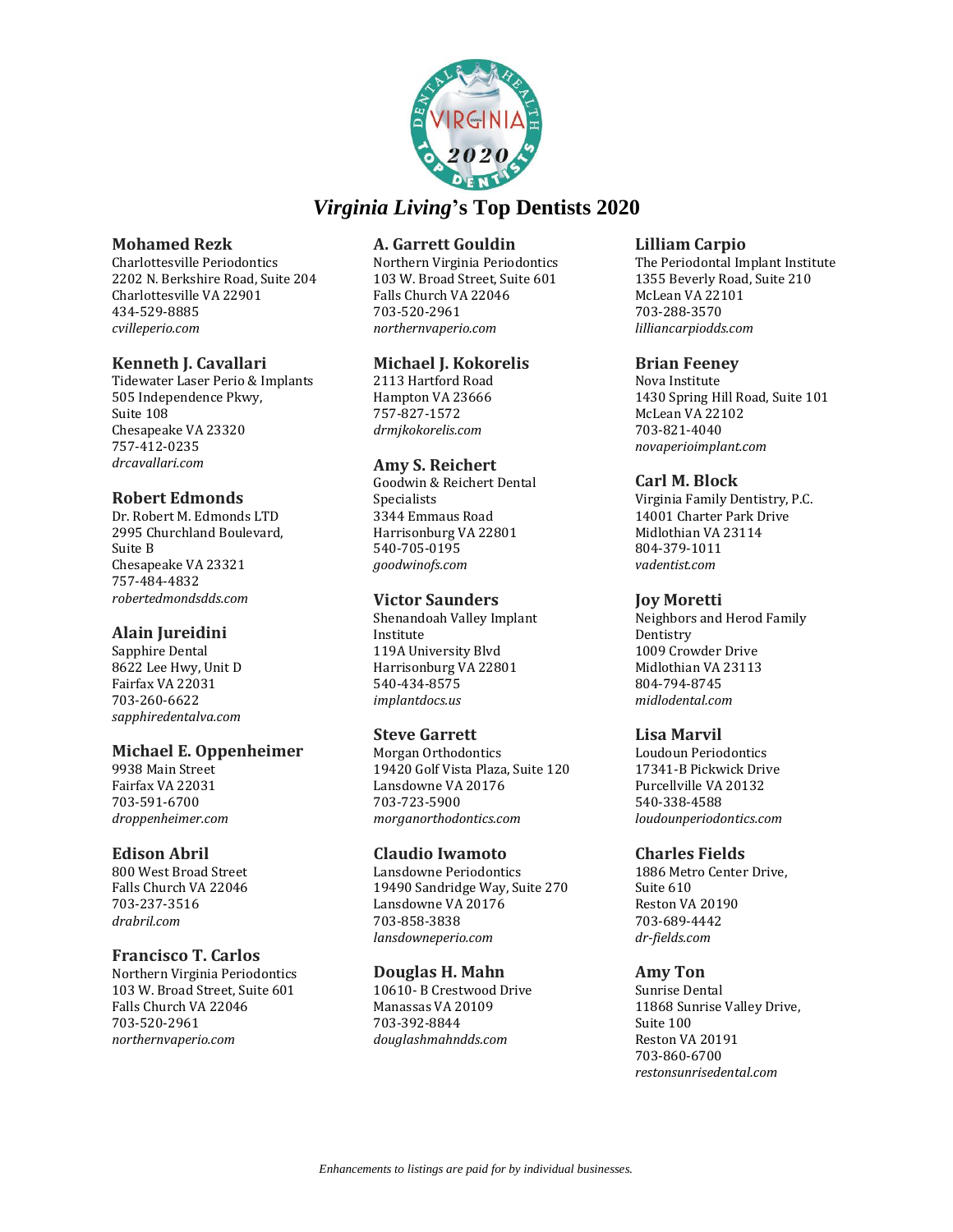![](_page_25_Picture_0.jpeg)

### **Shivangi B. Amin**

RVA Periodontics and Dental Implant Center 2801 McRae Road, Suite C-1 Richmond VA 23235 804-272-9079 *smbadentistrypllc.com*

# **Charles E. Gaskins III**

Gaskins & Associates, DDS, PLLC 703 North Courthouse Road, Suite 201 Richmond VA 23236 804-794-9611 *gaskinsperiocenter.com*

### **Thomas Glazier**

Richardson, Overstreet, & Glazier Periodontics and Dental Implant Surgery 4909 Grove Avenue Richmond VA 23226 804-355-6593 *richmondperioonline.com*

# **Janina Golob Deeb**

VCU School of Dentistry 521 North 11th Street Richmond VA 23298 804-828-4869 *periodontics.vcu.edu*

# **Claire Kaugars**

Drs. Kaugars & Miller, PC 5700 Old Richmond Avenue, Suite C-14 Richmond VA 23226 804-285-4867 *richmondperio.net*

### **Benita A. Miller**

Drs. Kaugars & Miller, PC 5700 Old Richmond Avenue, Suite C-14 Richmond VA 23226 804-285-4867 *richmondperio.net*

# **Benjamin T. Overstreet**

Richardson, Overstreet, & Glazier Periodontics and Dental Implant Surgery 4909 Grove Avenue Richmond VA 23226 804-355-6593 *richmondperioonline.com*

### **Christopher Ronald Richardson**

Richardson, Overstreet, & Glazier Periodontics and Dental Implant Surgery 4909 Grove Avenue Richmond VA 23226 804-355-6593 *richmondperioonline.com*

# **Thomas C. Waldrop**

VCU School of Dentistry 521 North 11th Street Richmond VA 23298 804-828-4867 *periodontics.vcu.edu*

# **John H. White**

Richardson, Overstreet, & Glazier Periodontics and Dental Implant Surgery 4909 Grove Avenue Richmond VA 23226 804-355-6593 *richmondperioonline.com*

### **Gavin M. Aaron**

Aaron Periodontics & Dental Implants 4405 Starkey Road Roanoke VA 24018 540-562-3166 *periohub.com*

### **Priya Acharya**

Acharya Periodontics & Dental Implants 2651 Brambleton Avenue Roanoke VA 24015 540-283-0959 *acharyaperiodontics.com*

# **Jean-Claude Kharmouche**

NOVA Perio Specialists 21165 Whitfield Place, Suite 107 Sterling VA 20165 703-774-9141 *perioperio.com*

### **Eunseok Oh**

Vienna Perio 301 Maple Avenue West, Suite 440 Vienna VA 22180 703-539-9166 *viennaperio.com*

### **Trang N. Salzberg**

Periodontics and Implant Center of Northern Virginia 243 Church Street NW, Suite 200A Vienna VA 22180 703-938-6022 *pic-nova.com*

# **Keren Sperling**

303 Maple Avenue West, Suite H Vienna VA 22180 571-234-1344 *novaperio.com*

# **Bruce K. Barr**

Drs. Barr & Marinak 1369 Laskin Road Virginia Beach VA 23451 757-422-0005 *barrperio.com*

# **Albert B. Konikoff**

Konikoff Periodontics 477 Viking Drive, Suite 190 Virginia Beach VA 23452 757-486-8611 *center4perio.com*

# **Bryan M. Konikoff**

Konikoff Periodontics 477 Viking Drive, Suite 190 Virginia Beach VA 23452 757-486-8611 *center4perio.com*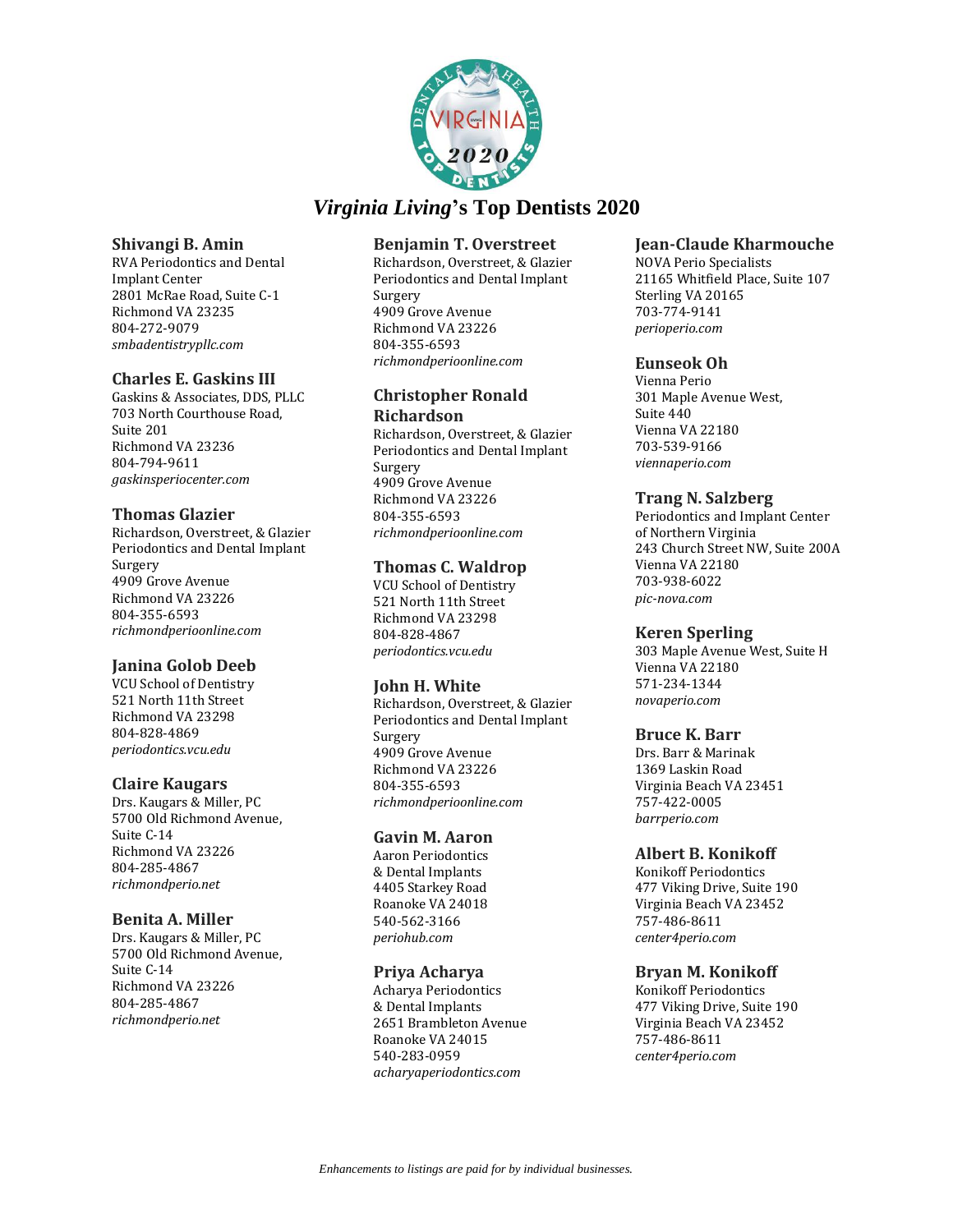![](_page_26_Picture_0.jpeg)

### **Kenneth W. Marinak**

Drs. Barr & Marinak 1369 Laskin Road Virginia Beach VA 23451 757-422-0005 *barrperio.com*

#### **Rod M. Rogge**

762 Independence Blvd, Suite 500 Virginia Beach VA 23455 757-333-7444 *rodroggedds.com*

#### **John Ross**

Ross Periodontics & Implants 621 Lynnhaven Parkway, Suite 255 Virginia Beach VA 23452 757-340-2356 *rossperio.com*

#### **Nina Hirshman**

Piedmont Periodontics, P.C. 331 Walker Drive, Suite 1 Warrenton VA 20186 540-347-0957 *piedmontperiova.com*

### **Benjamin S. Hanson**

Advanced Implant and Periodontal Specialists 1805 Plaza Drive Winchester VA 22601 540-535-0401 *advancedimplantperio.com*

#### **Sayward E. Duggan**

Yorktown Periodontics 4310 George Washington Memorial Hwy Yorktown VA 23692 757-874-1777 *yorktownperio.com*

# **Prosthodontics**

#### **Hugo Bonilla**

Bonilla Dental Arts 3299 Woodburn Road, Suite 120 Annandale VA 22003 703-560-2672 *bonilladentalarts.com*

#### **Ben B. Ross**

Pantops Prosthodontics 404 People Place, Suite 301 Charlottesville VA 22911 434-977-9836 *pantops.org*

### **Brendan Bernhart**

3020 Hamaker Court, Suite 510 Fairfax VA 22031 703-645-8001 *drbernhart.net*

### **Caroline Eskow**

10550 Warwick Avenue Fairfax VA 22030 703-273-7846 *dreskow.com*

#### **Brian A. Mahler**

Nova Prosthodontics 10550 Warwick Avenue Fairfax VA 22030 703-273-7846 *novaprosthodontics.com*

### **William Wilson Jr.**

Nova Prosthodontics 10550 Warwick Avenue Fairfax VA 22030 703-273-7846 *novaprosthodontics.com*

#### **Peterson Huang**

Nova Premier Dental 313 Park Avenue, Suite 306 Falls Church VA 22046 703-532-7586 *novapremierdental.com*

# **Mariano A. Polack**

Drs. Polack & Olano PC 7431 New Linton Hall Road Gainesville VA 20155 703-753-8753 *dentaldesigngainesville.com*

#### **Juan Loza**

Loza Dental Great Falls 737 Walker Road, Suite 6 Great Falls VA 22066 703-759-3011 *lozadentalgreatfalls.com*

#### **Brian Reichgott**

Dentist Harrisonburg, VA 129 University Blvd. Harrisonburg VA 22801 540-434-1904 *reichgottdental.com*

### **Benjamin Watkins III**

Smiles International 6845 Elm Street, Suite 475 McLean VA 22101 703-356-3556 *smilesinternational.com*

### **Michael Covaney**

Covaney & Covaney 760 Pilot House Drive, Suite E Newport News VA 23606 757-596-6850 *covaneydental.com*

#### **Luis J. Martinez**

Virginia Dental Solutions 1890 Preston White Drive, Suite 200 Reston VA 20191 703-437-8811 *vadentalsolutions.com*

### **Debra Haselton**

Richmond Center for Advanced Dentistry 3721 Westerre Parkway, Suite D Richmond VA 23233 804-935-5631 *rcad.us*